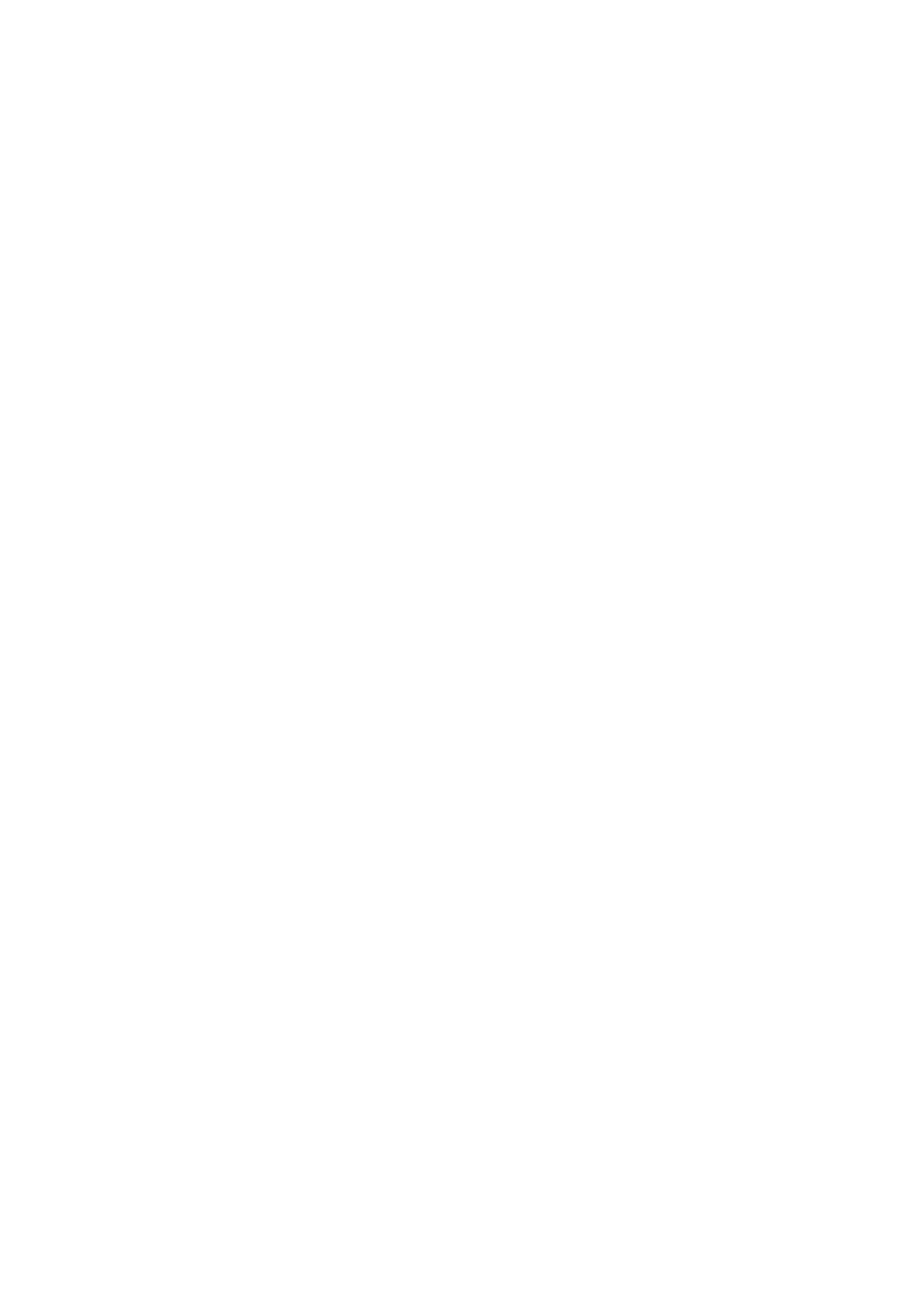# **Contents**

| 1.             |      |  |
|----------------|------|--|
| 2.             |      |  |
| 3.             |      |  |
| 4.             |      |  |
| 5.             |      |  |
|                |      |  |
| 6.             |      |  |
| 7 <sub>1</sub> |      |  |
| 8.             |      |  |
| 9.             |      |  |
| 10.            |      |  |
|                |      |  |
| 11.            |      |  |
|                |      |  |
| 12.            |      |  |
| 13.            |      |  |
| 14.            |      |  |
| 15.            |      |  |
|                | 15.1 |  |
|                | 15.2 |  |
|                | 15.3 |  |
| 16.            |      |  |
|                | 16.1 |  |
| 17.            |      |  |
| 18.            |      |  |
| 19.            |      |  |
|                | 19.1 |  |
| 20.            |      |  |
| 21.            |      |  |
|                |      |  |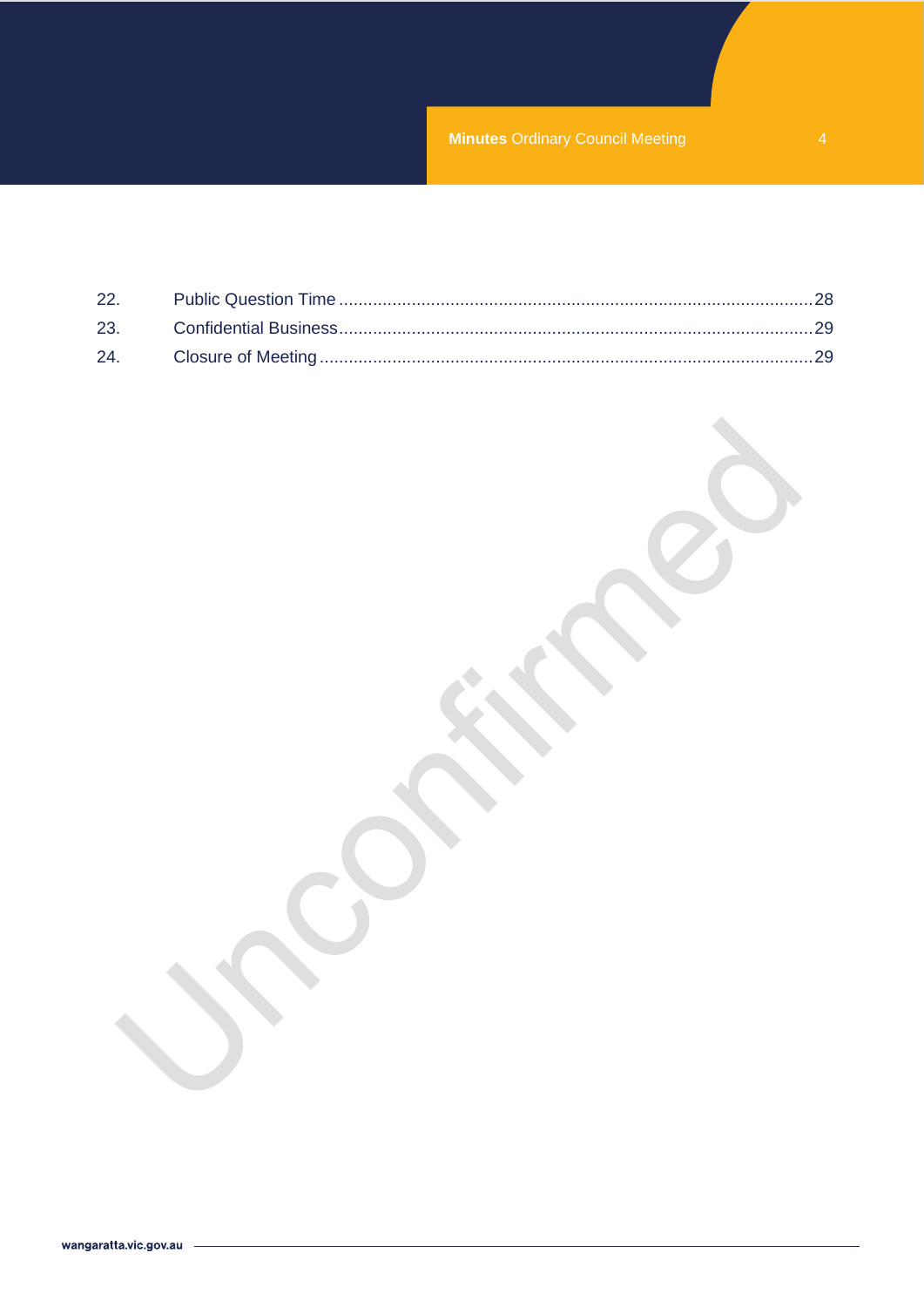# <span id="page-4-0"></span>**1. Acknowledgement of Traditional Owners**

*We acknowledge the traditional owners of the land on which we are meeting. We pay our respects to their Elders and to Elders from other communities who may be here today.*

## <span id="page-4-1"></span>**2. Opening Prayer**

*Almighty God, we humbly ask thee to bless and guide this council in its deliberations so that we may truly preserve the welfare of the people whom we serve. Amen*

## <span id="page-4-2"></span>**3. Present**

Councillors:

Mr David Fuller, Mr Harry Bussell, Mr Harvey Benton, Ms Ashlee Fitzpatrick, Jack Herry.

Officers:

Brendan McGrath, Chief Executive Officer; Marcus Goonan, Director Infrastructure Services; Stephen Swart, Director Infrastructure Services; Juan Hernandez, Acting Director Corporate Services.

### <span id="page-4-3"></span>**4. Absent**

Councillors: Mr Dean Rees; Ms Irene Grant.

Officers: Sarah Brindley, Director Corporate Services.

# <span id="page-4-4"></span>**5. Acceptance of Apologies & Granting of Leave of Absence**

Nil.

# **Order of Business**

## <span id="page-4-6"></span><span id="page-4-5"></span>**6. Citizen Ceremony**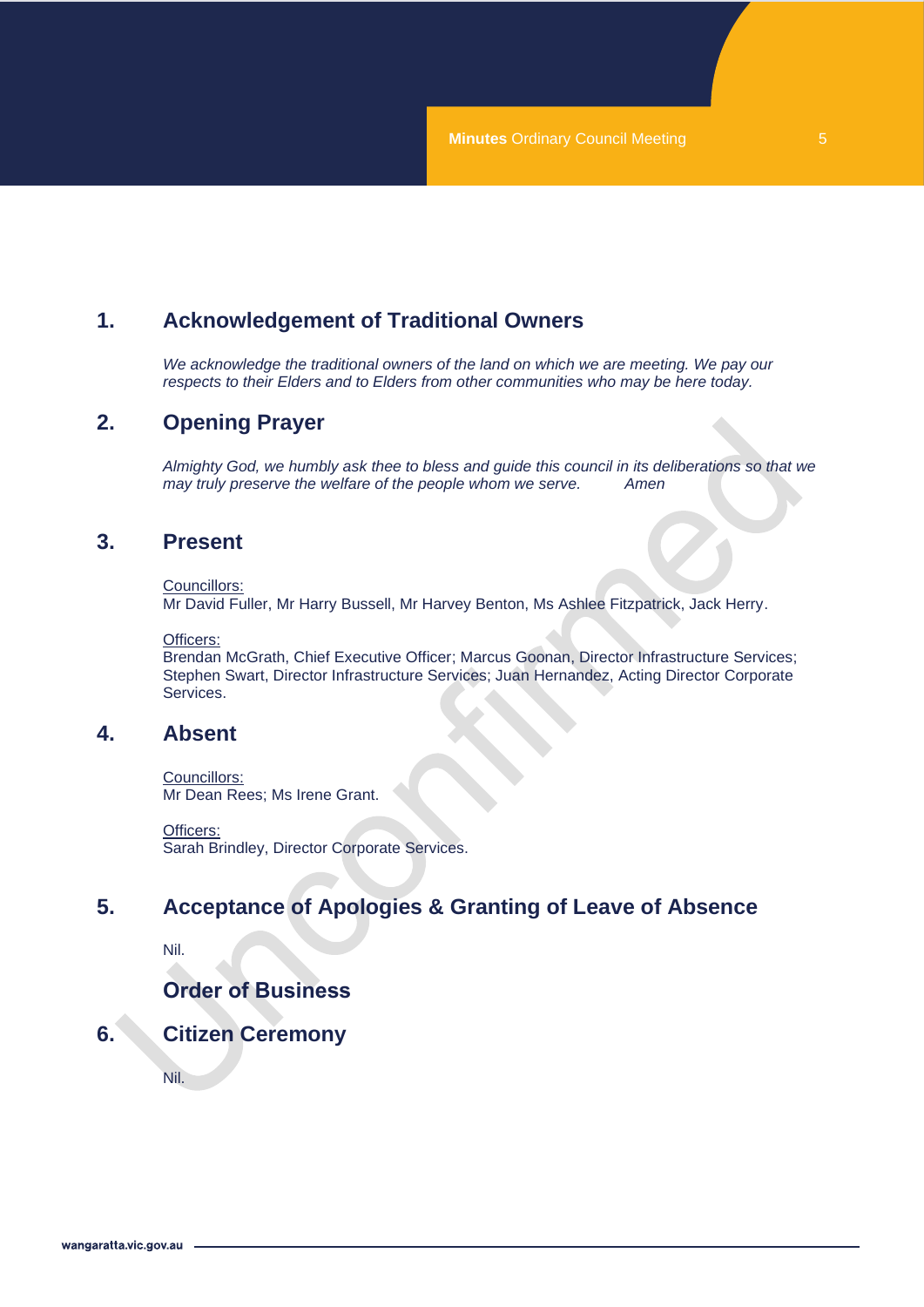# <span id="page-5-0"></span>**7. Confirmation of Minutes**

**(Moved: Councillor H Benton/Councillor D Fuller)** 

That Council read and confirm the Minutes of the Ordinary Meeting of 26 April 2022 as a true and accurate record of the proceedings of the meeting.

**Carried**

## <span id="page-5-1"></span>**8. Conflict of Interest Disclosure**

Nil.

## <span id="page-5-2"></span>**9. Reception of Petitions**

In accordance with section 130 of the Local Government Act 2020 a councillor who has a conflict of interest in respect of a matter must disclose the conflict of interest in the manner required by Council's Governance Rules and exclude themselves from the decision making process in relation to that matter, including any discussion or vote on the matter and any action in relation to the matter.

Clause 28.1 of Council's Governance Rules requires a councillor to indicate that they have a conflict of interest by clearly stating:

(a) the item for which they have a conflict of interest; and

(b) whether their conflict of interest is general or material; and

(c) the circumstances that give rise to the conflict of interest.

**Immediately prior to the consideration of the item in which they have a conflict of interest, a councillor must indicate to the meeting the existence of the conflict of interest and leave the meeting.**

A councillor who discloses a conflict of interest and leaves a Council meeting must not communicate with any participants in the meeting while the decision is being made.

# <span id="page-5-3"></span>**10. Hearing of Deputations**

Nil.

# **Presentation Of Reports**

## <span id="page-5-5"></span><span id="page-5-4"></span>**11. Councillor Reports**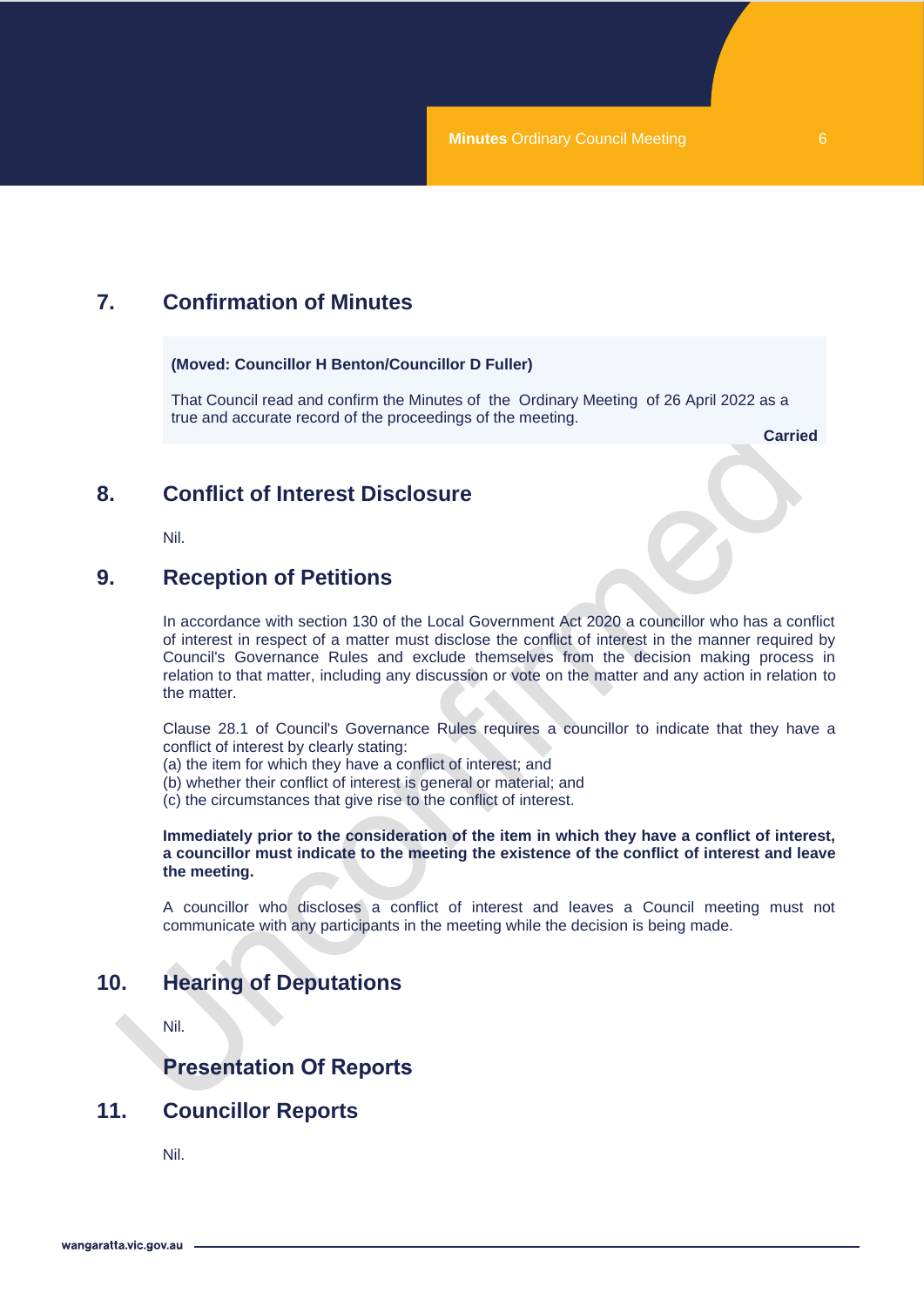# **Officers' Reports**

# <span id="page-6-1"></span><span id="page-6-0"></span>**12. Executive Services**

Nil.

<span id="page-6-2"></span>**13. Community Wellbeing**

Nil.

# <span id="page-6-3"></span>**14. Corporate Services**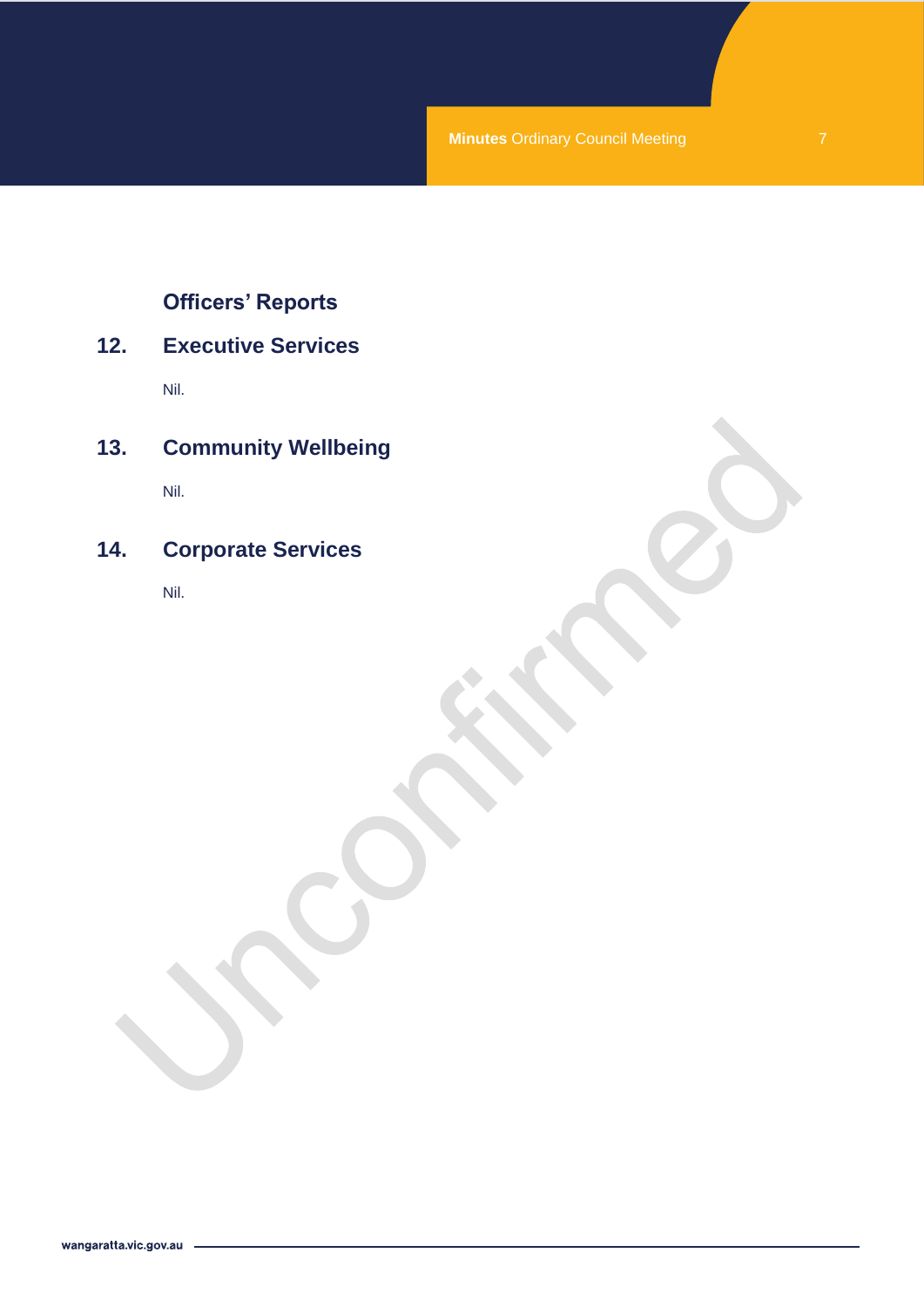# <span id="page-7-1"></span><span id="page-7-0"></span>**15. Infrastructure Services**

#### **15.1 Merriwa Park Masterplan Adoption**

| Meeting Type:    |  |
|------------------|--|
| Date of Meeting: |  |
| Author:          |  |
| File No:         |  |

**Ordinary Council Meeting** 24 May 2022 Project Officer IC22/96

No Council officers or contractors who have provided advice in relation to this report have declared a conflict of interest regarding the matter under consideration.

#### **Executive Summary**

This report is presented to Council to with a recommendation to adopt the Merriwa Park Masterplan, following a 60-day public exhibition period which received 55 formal submissions.

The final Masterplan has provided a 10-year action plan for implementation and delivery of future works. Whilst establishing a key vision for the park "to protect and enhance Merriwa Park's beautiful natural environment and provide an environment of fun and relaxation, with activities for the whole family to enjoy".

Council Officers are satisfied the appropriate community consultation has occurred and incorporated where possible into the final plan.

Recommendation:

That Council adopts the Merriwa Park Masterplan April 2022.

#### **(Moved: Councillor J Herry/Councillor A Fitzpatrick)**

That Council:

- 1. Council adopts the Merriwa Park Masterplan April 2022
- 2. Any decision to remove the existing toilet block be determined by future council resolution.

**Carried**

#### **Background**

Merriwa Park is located in Ryley Street, Wangaratta tucked away within Wangaratta's CBD. Merriwa Park is a large, beautiful park.

The existing Masterplan for Merriwa Park was developed in 2014. Since this Masterplan was developed Council have completed several plans and feasibility studies which have impacted on the usage of Merriwa Park and its aging infrastructure.

The Masterplan will assist Council to confidently plan future investments within the park and ensure the park is developed in line with the community's expectations.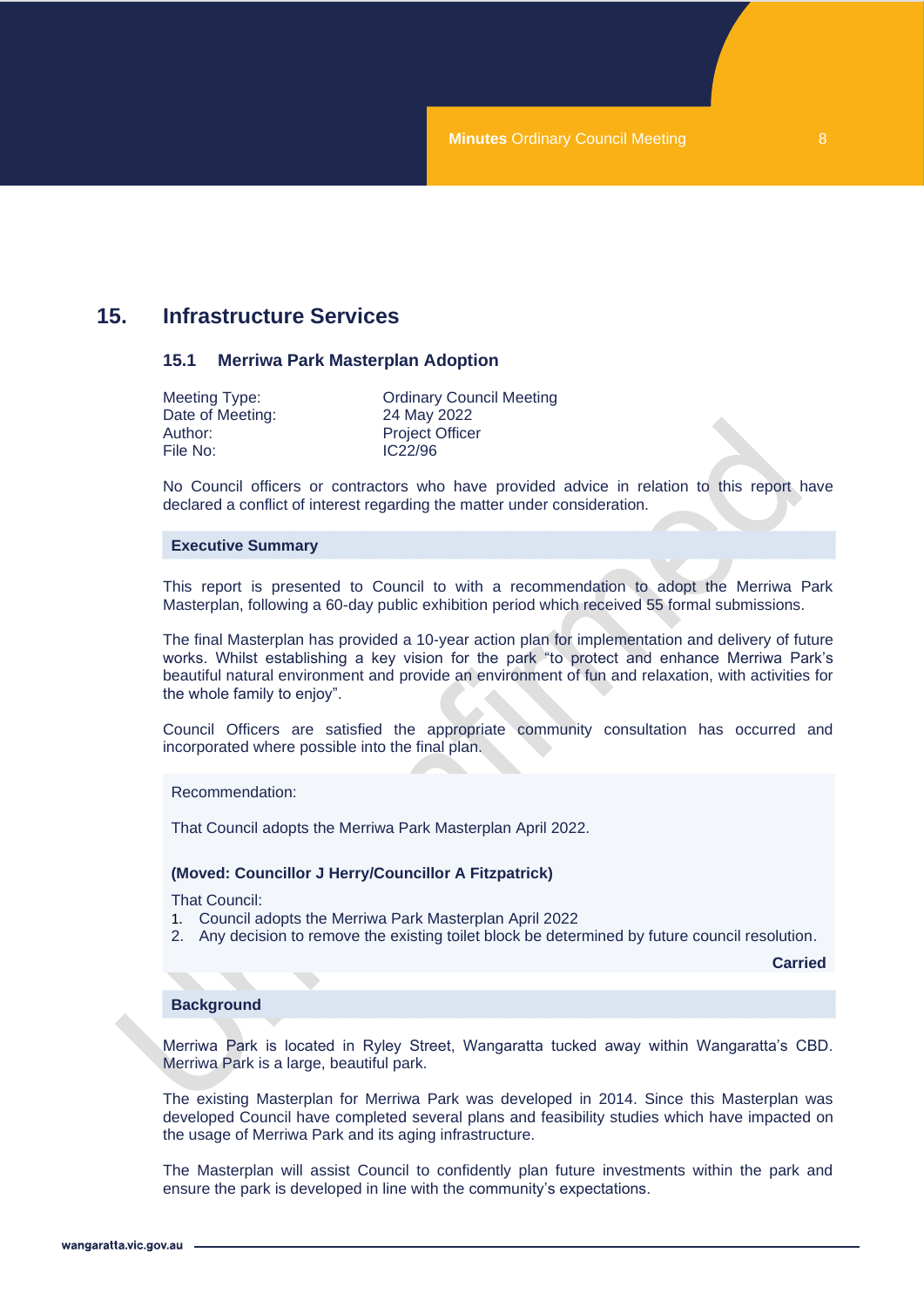At the November Council Meeting last year, the draft Masterplan was recommended for public consultation. Following the 60-day public consultation period, 55 formal submissions were received. Overall submissions received were supportive, identifying the below key themes which have been incorporated into the final Masterplan.

Key themes:

- Concerns no bus parking
- Removal of the Bike Hub
- Tree removal Ryley Street
- Artwork & Wayfinding Signage
- Fernery Improvements
- Water Quality Concerns
- Concerns around the promotion of fishing within the lagoon
- Request for additional improvements to the Soundshell
- Rear car parking
- Rear toilets to remain
- Footpath construction to be gravel / natural

#### **Implications**

#### **Policy Considerations**

Procurement Policy.

#### **Financial/Economic Implications**

The 10-year masterplan has an estimated implementation cost of \$6.5M (ex GST), which will be incorporated into Council's Long Term Financial Plan.

#### **Legal/Statutory**

There are no legal/statutory implications identified for the subject of this report.

#### **Social**

The Masterplan will continue to build on the characteristics of Merriwa Park and enhance the park's natural environment to provide a fun and relaxing environment for locals and visitors to enjoy.

#### **Environmental/Sustainability Impacts**

A key feature of the Master Plan is to maintain the existing biodiversity of planted species both native and introduced.

The Masterplan will preserve the significant remnant vegetation throughout Merriwa and Kaluna Parks for future generations. The lagoon system is to upgraded with a new recycling water system to reduce water usage. The nature play elements and seating within the park with be constructed from sustainable and recycled materials.

#### **Strategic Links**

#### **Council Plan 2021 – 2025**

This report supports the 2021-2025 Council Plan through the following objectives and actions: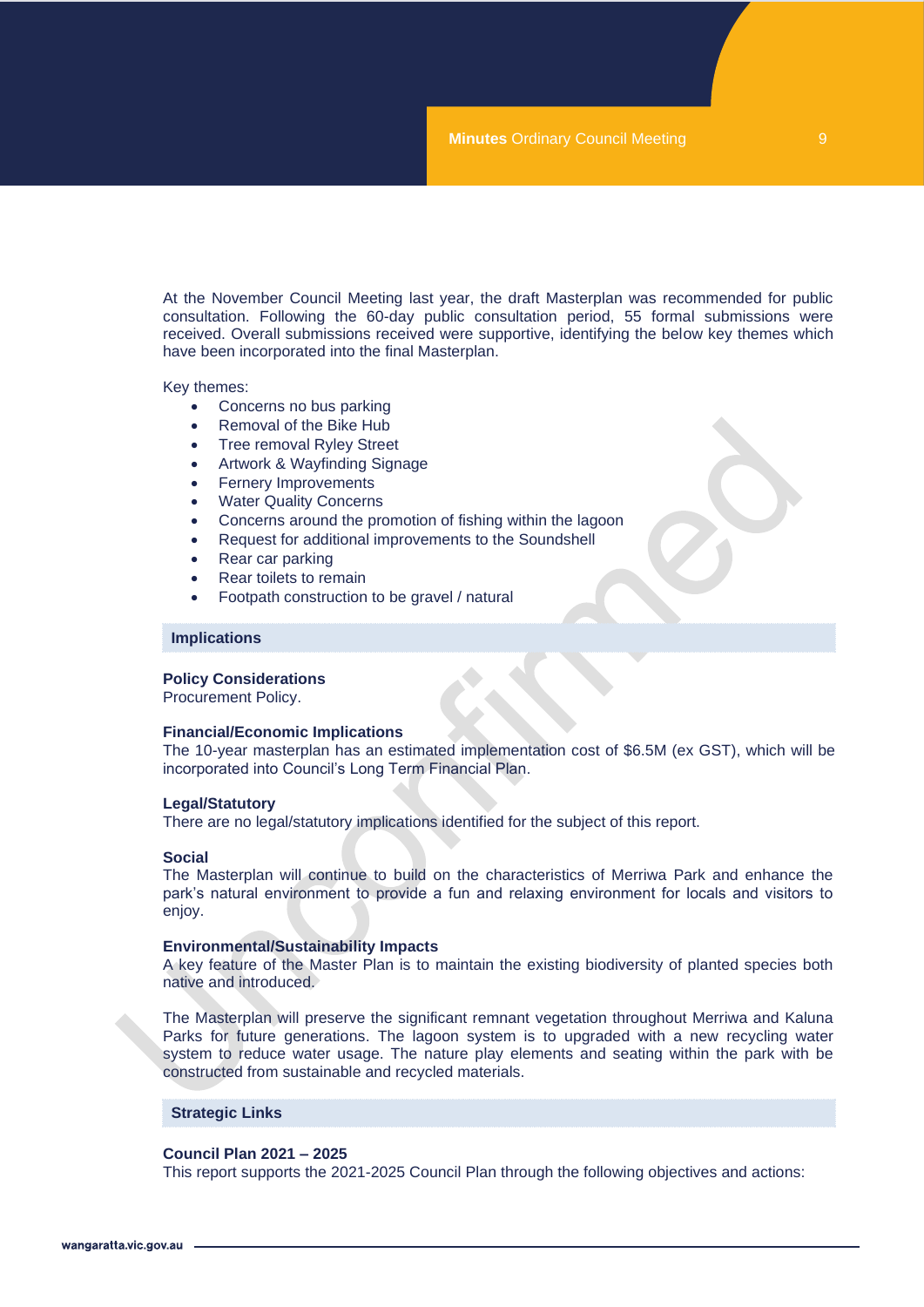#### **1. Strengthening our Leadership**  Adopt and maintain a responsible and transparent 10 Year Financial Plan

#### **2. Valuing our Environment**

Enhance urban vegetation corridors for environmental, recreational, and aesthetic benefit to the community.

#### **3. Expanding our Lifestyle**

Develop a Masterplan to improve the waterways and community infrastructure at Merriwa Park including the junction of the Ovens and King Rivers.

#### **Rural City of Wangaratta 2033 Community Vision**

This report supports the 2033 Community Vision through the following objectives:

Beautiful and accessible parks, gardens and open spaces *"We maintain our parks and gardens, reserves and open spaces to ensure the safety and enjoyment of our people and the protection of our spaces".*

| <b>Risks</b>                 | Likelihood | Consequence     | Rating     | <b>Mitigation Action</b>                                                                   |
|------------------------------|------------|-----------------|------------|--------------------------------------------------------------------------------------------|
| Community<br>dissatisfaction | Possible   | <b>Moderate</b> | Medium (6) | Community consultation                                                                     |
| <b>Budget expectations</b>   | Possible   | Major           | High (7)   | Actions adopted into the<br>LTFP where possible /<br>External funding will be<br>required. |

#### **Risk Management**

#### **Consultation/Communication**

Prior to the development of the draft Masterplan online stakeholder engagement sessions were held with key stakeholders shown below to capture their needs for the future development of Merriwa Park.

Key stakeholders:

- Wangaratta Lawn Tennis Club
- Wangaratta Lions Club
- Wangaratta Urban Landcare Group

Community feedback was captured through one online community engagement sessions which received only three attendees, in addition to an online survey which received 30 detailed responses.

The draft Masterplan was placed on public exhibition for 60 days. The draft Masterplan was further promoted via signage installed throughout the park and social media posts.

Following public consultation 55 submissions received, which identified the below key themes.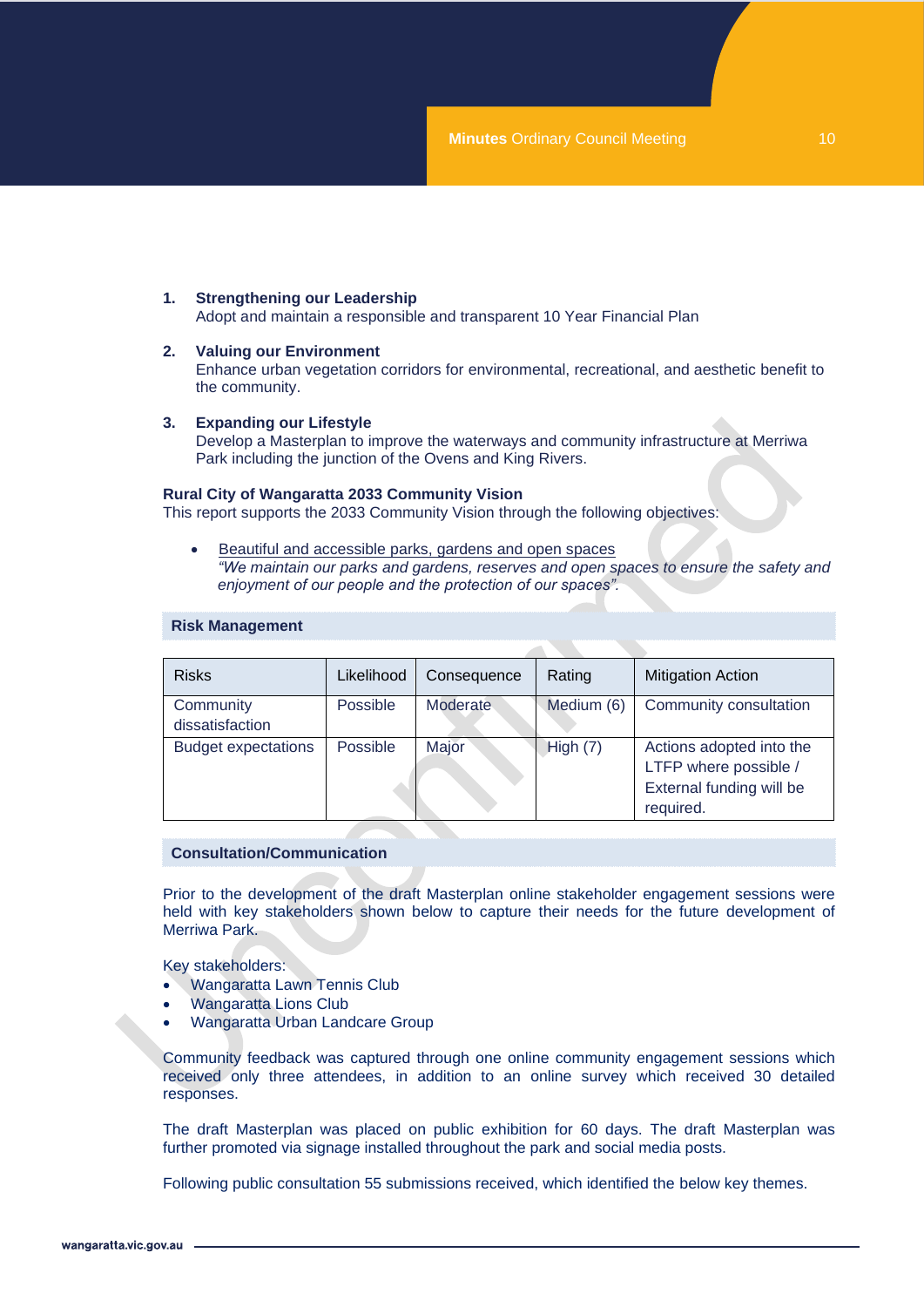|  | A summary of how these key themes were addressed in the final plan is reflected below: |
|--|----------------------------------------------------------------------------------------|
|--|----------------------------------------------------------------------------------------|

| <b>Themes</b>                    | How will this be achieved?                                          |  |  |
|----------------------------------|---------------------------------------------------------------------|--|--|
| Concerns no bus parking          | Bus parking is proposed on Ryley Street, with improvements          |  |  |
|                                  | to be undertaken to improve pedestrian access to the park.          |  |  |
|                                  | Consideration for bus access during events will remain.             |  |  |
| Removal of the Bike Hub          | Proceed to relocate / determine usage requirements as per           |  |  |
|                                  | draft plan.                                                         |  |  |
| <b>Tree removal Ryley Street</b> | Trees to remain.                                                    |  |  |
| Artwork & Wayfinding Signage     | Improve this action, particularly around Ryley Street.              |  |  |
| <b>Fernery Improvements</b>      | Build on current actions to include additional infill planting, re- |  |  |
|                                  | establishment of the "loop track" and path improvements.            |  |  |
| <b>Water Quality Concerns</b>    | Develop a management plan to undertake improvements to              |  |  |
|                                  | improve water quality, via water filtration and sediment            |  |  |
|                                  | control.                                                            |  |  |
| the<br><b>Concerns</b><br>around | Fishing to be removed from the plan.                                |  |  |
| promotion of fishing within the  |                                                                     |  |  |
| lagoon                           |                                                                     |  |  |
| additional<br>for<br>Request     | Provide support to the Lions Club to seek funding for future        |  |  |
| improvements<br>the<br>to        | upgrades.                                                           |  |  |
| Soundshell                       |                                                                     |  |  |
| Rear car parking                 | Rear parking provisions will remain and further highlighted in      |  |  |
|                                  | the final plan.                                                     |  |  |
| Rear toilets to remain           | Rear toilets are to be removed. New toilets suitable for small      |  |  |
|                                  | events installed closer to the playspace. Adequate space has        |  |  |
|                                  | been retained for portable toilet hire at the rear of the park for  |  |  |
|                                  | large events.                                                       |  |  |
| Footpath construction to be      | Final plan will reflect granitic paths where suitable.              |  |  |
| gravel / natural                 |                                                                     |  |  |
|                                  |                                                                     |  |  |

All formal submissions have received a personalised response from Council on how their feedback was included, or how their needs will be addressed outside of this Masterplan.

Officers believe that appropriate consultation has occurred, and the matter is now ready for Council consideration.

#### **Options for Consideration**

- 1. Adopt the final Merriwa Park Masterplan
- 2. Defer the adoption of the Masterplan, recommending further review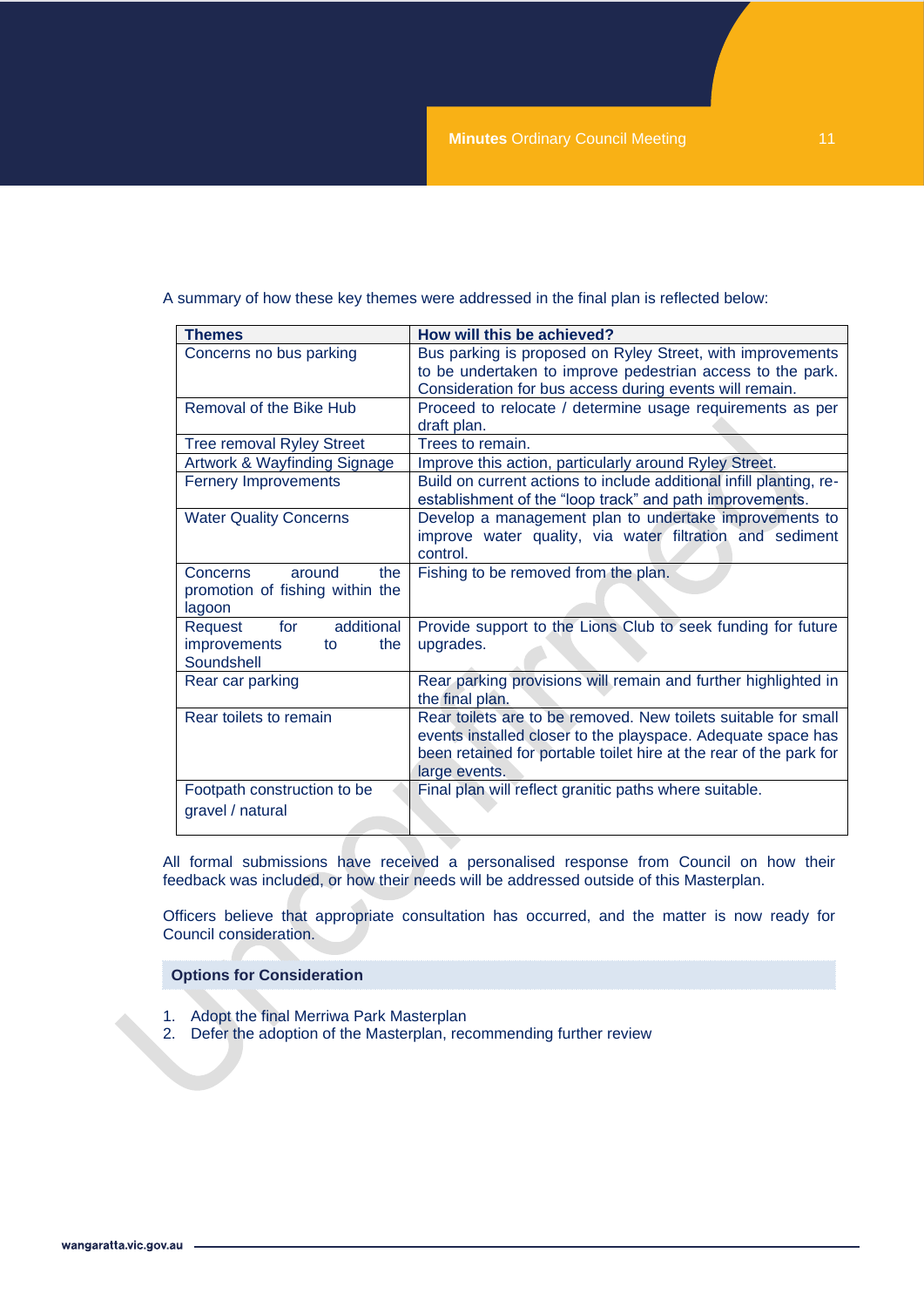#### **Conclusion**

Council Officers are satisfied that appropriate community engagement has been undertaken and recommend adopting the Merriwa Park Masterplan.

#### **Attachments**

1 Merriwa Park Masterplan

#### **Question Submitted by: Rose Wedler On behalf of the Urban Bush Regeneration group (WLS)**

# The Bush Regeneration Group, which is a part the WLS does weekly work in Kaluna Park and uses the toilet facilities near the sound shell regularly. The group also uses a space in the toilet block to store bulky tools and equipment which has been great.

If the block was to be removed as planned, a valuable storage space which has assisted the group to easily continue with regular regeneration work in Kaluna Park over the years would be lost. Is a suitable replacement storage area incorporated in future plans? What support is the city willing or able to offer to further support the regeneration work of the group by providing an easily accessible storage facility?

*Director Goonan responded "Thank you very much for the question. Yes the Bush Regeneration Group undertakes some very important work both in and around Kaluna Park and certainly a suitable replacement storage will be incorporated into any future works that we undertake."*

#### **Question Submitted by: Cassandra Pollock**

My questions refer to the Merriwa Park Masterplan being discussed at tonight's Wangaratta council meeting.

Question 1 If there is no intention to remove any mature trees during the enactment of this Masterplan, why is the following statement still included on page 7 under the heading "Opportunities" ? "Improve kerbside appeal of Merriwa Park through the removal of a number of exotic trees near the bike hub…...

*Director Goonan responded "Thank you for your question Cassandra. Under opportunities on page 7 number 26 it talks about kerbside. This is meaning road reserve trees not trees within the park. There are as you rightly point out serval areas within Merriwa Park where within the plan we've noted to preserve and protect the trees. This comment also goes on to state that the removal of these trees would be subject to community feedback and just being clear we're talking about trees within the road reserve not trees within Merriwa Park."*

#### Question 2

I acknowledge the Masterplan incorporates new features that acknowledge the significant indigenous history of this space.

However….. the Masterplan has made NO effort to incorporate an acknowledgement of the rich, varied, recreational 150 year history of Merriwa Park? Why Not? Isn't the swimming and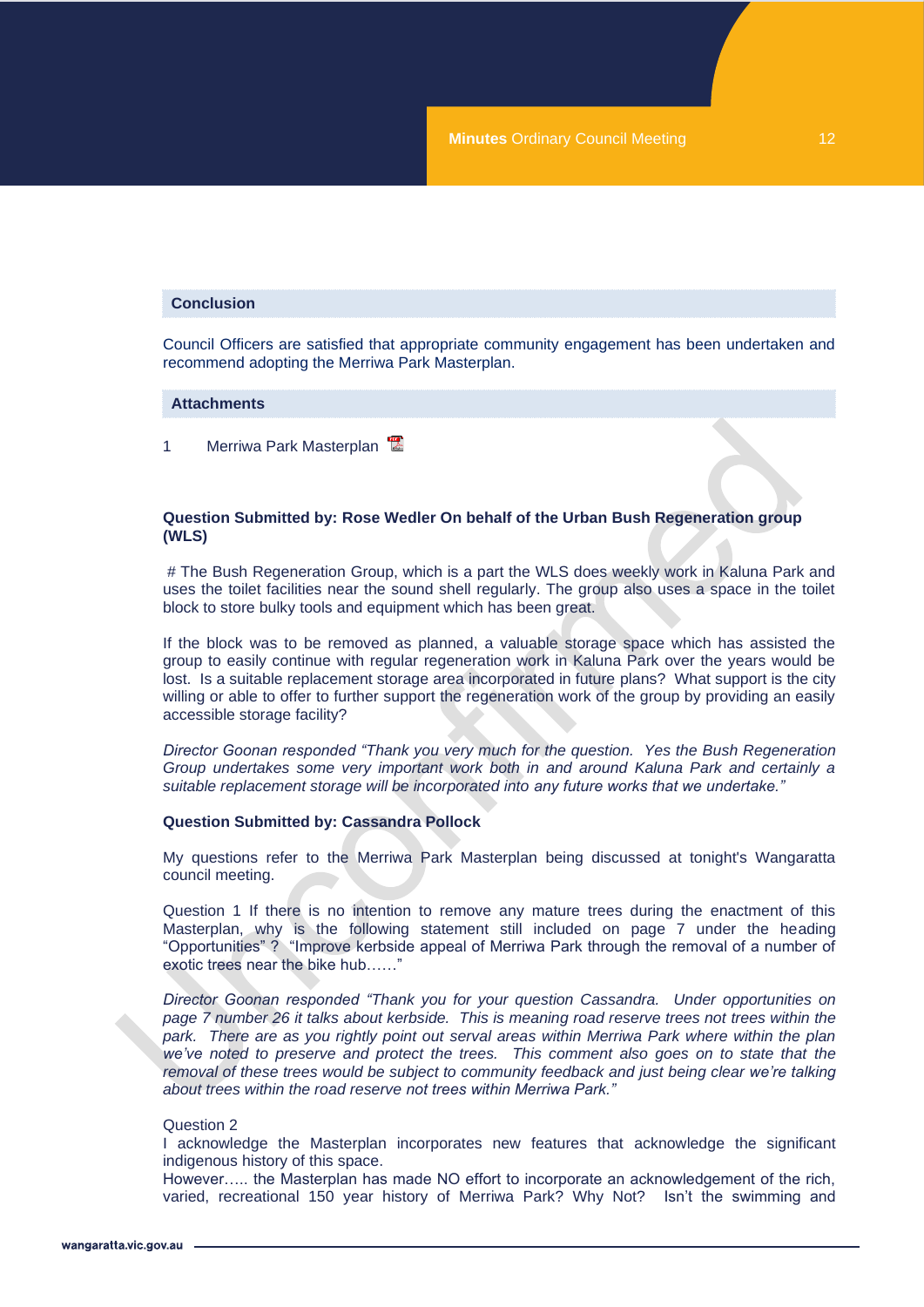recreational cultural background of Wangaratta worthy of remembering and celebrating as well? *Director Goonan responded "Thank you for your question again. So Council received 55 submissions on this Masterplan and certainly a lot of verbal feedback through a number conversations with not only with user groups and the public in general. Throughout the plan's consultation significant feedback on the nature elements of the park and this is highlighted in the plan and also the vision for the park moving forward. The Masterplan is a high level plan as each project is developed in more detail community feedback will continue to be sought and acknowledgements to its sporting history could be added if the community saw fit at that stage.*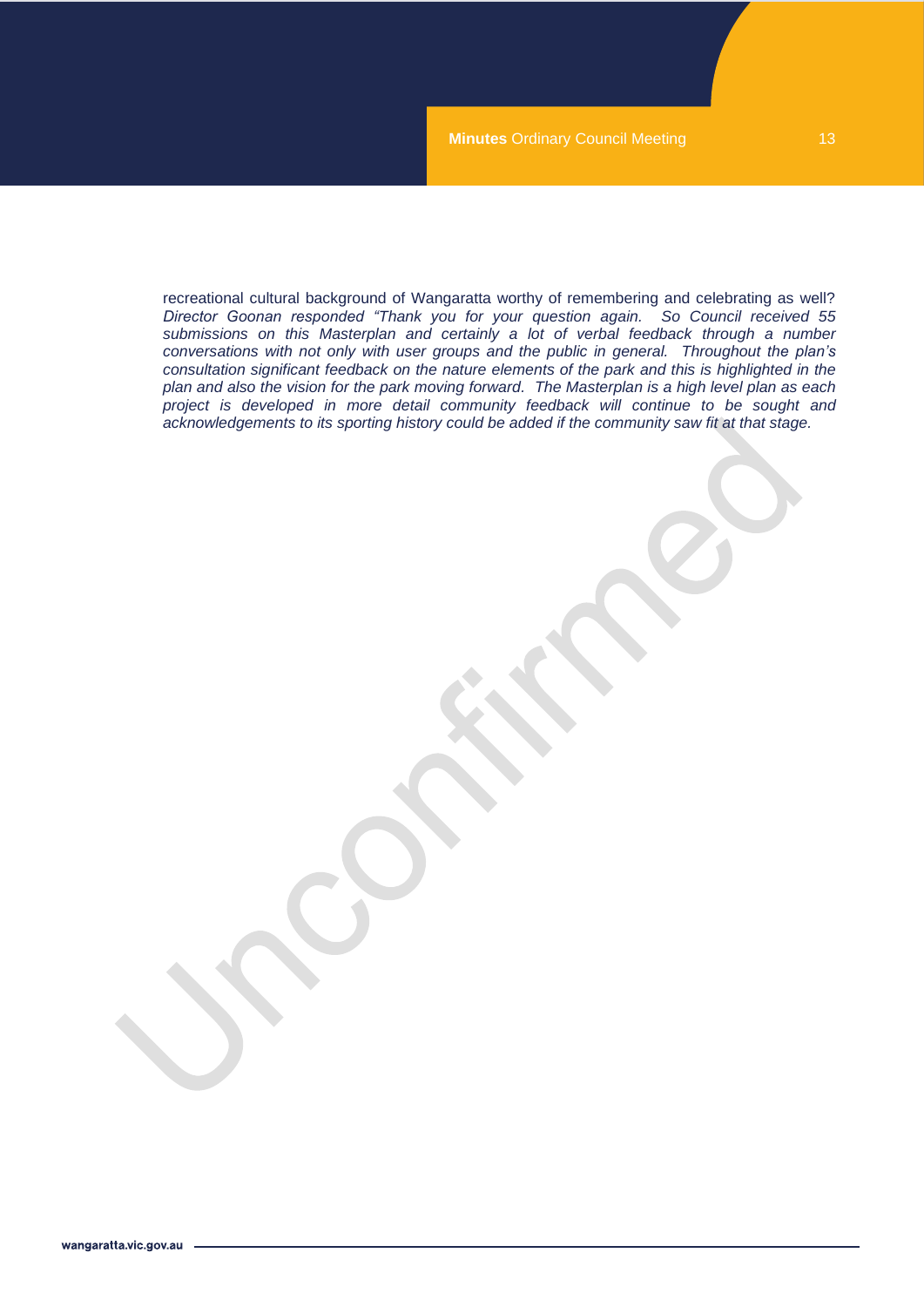#### <span id="page-13-0"></span>**15.2 Cell 6 construction at Bowser Landfill**

| Meeting Type:    | <b>Ordinary Council Meeting</b>         |
|------------------|-----------------------------------------|
| Date of Meeting: | 24 May 2022                             |
| Author: .        | <b>Director Infrastructure Services</b> |
| File No:         | IC22/880                                |
|                  |                                         |

No Council officers or contractors who have provided advice in relation to this report have declared a conflict of interest regarding the matter under consideration.

#### **Executive Summary**

This report is presented to Council to provide an update on the Cell 6 Construction Works and the financial impacts associated with an increase in the quantities and changes to the approved plans.

Due to a significant increase in waste disposal in 2021 at Bowser Landfill attributed to the bushfire waste, the expected serviceable life of Cell 7 has been significantly reduced. To ensure practical completion of Cell 6 construction occurred prior to Cell 7 reaching capacity, the tender was released in August 2021. Although changes can be made at any stage it was expected these changes would be minor and could be coved by the contingency in the contract. Unfortunately, when the final review was completed, several additional items were noted. These items are only partly covered by the contingency.

Additional design requirements in the November 2021 review included:

- 8250 sqm layer of drainage geo-composite (leachate drainage net to side walls)
- 7875 sqm of 'smooth' HDPE liner to reduce drag effect on other liners.
- 130 m of increased diameter leachate pipework to accommodate
- 17200 sqm of constructed Compacted Clay Liner to floor.

Reduced design requirement in the November 2021 review included:

- 7045 sqm in geotextile cushion liner (protective layer).
- 10,595  $m^3$  reduction in 'in-situ' bulk out clay material.

Applying available contingency sums to the pricing received on the additional items the net variation result to Council totals \$195,247.87ex GST. Covid-19 has had a major impact on global shipping markets and commodity prices, these significantly increased following the tender award and further impacted pricing on these items.

In line with Council's Procurement Policy, all contract variations relating to a lump sum contract amount that exceeds the CEO's financial delegation, requires Council approval.

Council Officers have reviewed the contract scope of works and cannot identify any areas for potential savings without compromising the final deliverables.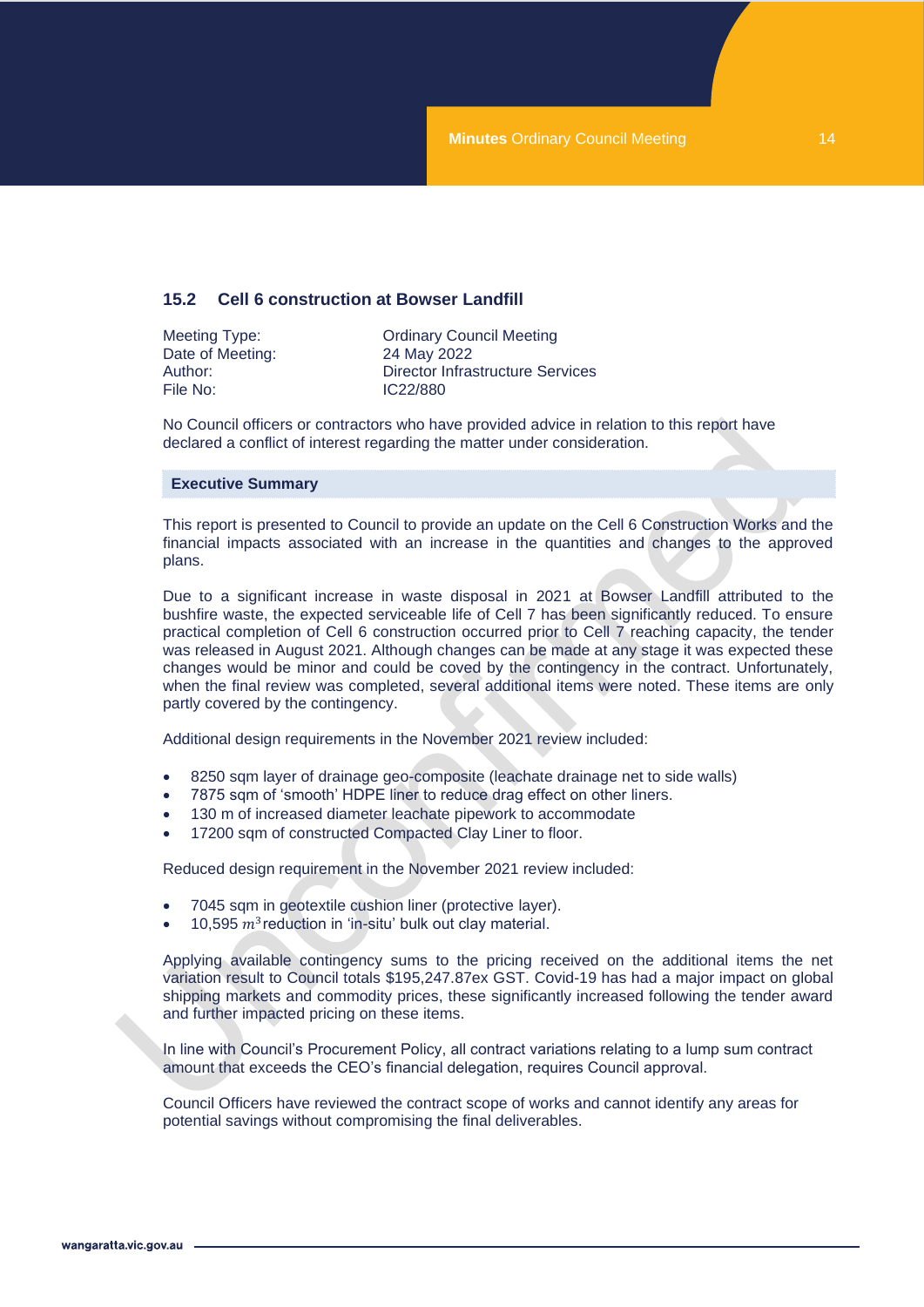#### **(Moved: Councillor J Herry/Councillor H Benton)**

That Council approve a variation of \$195,247.87 (GST ex) resulting in a revised contract value of \$1,596,787.87 (GST ex) for Contract C32183 Cell 6 Construction Works at Bowser Landfill and adjust the total project budget to \$1,665,631.87 (GST ex).

**Carried**

#### **Background**

Bowser Landfill has 8 landfill cells. 5 cells are now filled (1, 2, 3, 4 and 8), and one cell is still active (7) with two cells to be constructed in the future (5 & 6). After a landfill cell is filled it is temporarily capped with clay until an engineered cap is constructed on top of it. Cell 1 is the only landfill cell that has been capped at the Bowser Landfill, with Cells 2 & 8 capping currently being finalised.

As Cell 7 is now nearly full, Council have been preparing for the construction of the next cell, Cell 6. This has come earlier than anticipated due to receival of the 2020 bushfire waste last year.

Cell 6 is to be built in accordance with the EPA's Best Practice Landfill Guideline. The construction contract was awarded to Winslow Contractors Pty Ltd at the Ordinary Council Meeting on 28 September 2021.

#### **Implications**

#### **Policy Considerations**

Waste Management Strategy 2018 - 2023

#### **Financial/Economic Implications**

These works are funded via the waste reserve. The waste reserve is funded through fees and charges raised for the provision of the waste service. Identified projects are assessed and projected in the 10-year capital works plan and Council's Long Term Financial Plan. Funds raised through fees and charges allocated to the waste reserve can only be used for waste capital infrastructure.

Total adopted capital budget was \$1,600,000, to date actual expenditure is \$68,844. The existing contract award is \$1,401,540.00. The proposed variation of \$195,247.87 (GST ex) would result in an adjusted forecast expenditure, including actual of \$1,665,631.87 (GST ex).

#### **Legal/Statutory**

The Environment Protection Act 2017, as significantly amended by the Environment Protection Amendment Act 2018.

#### **Social**

While the community continue to produce single use waste products, landfills still perform a vital role in waste management. The standards applied to the cell construction by the EPA allows for the control of pollutants, particularly leachate and gases, while also controlling development around sensitive repositories.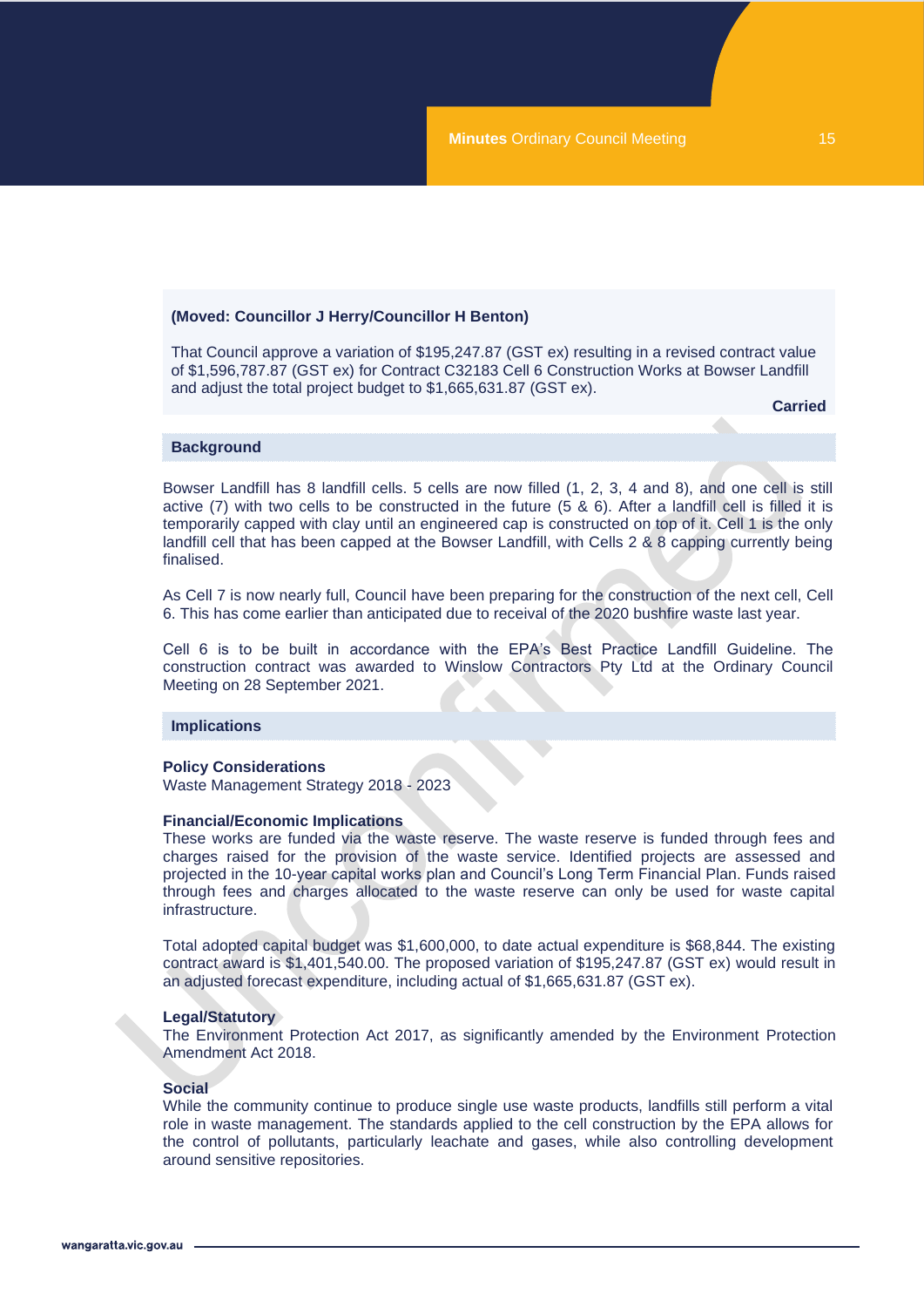#### **Environmental/Sustainability Impacts**

Council continues to work with the community on reducing waste to landfill. This includes education, FOGO and possible glass collection. The standards applied to the cell construction by the EPA allowing the control of pollutants, particularly leachate and gases, while also controlling development around sensitive repositories. The leachate and gases are controlled during the filling of the cell and then after capping.

Clay will be sought from the site reducing the impacts of cartage and recycled organic material from Council's facility will be used for topsoiling and rehabilitation.

#### **Strategic Links**

#### **Council Plan 2021 – 2025**

This report supports the 2021-2025 Council Plan through the following objectives and actions:

#### **3. Valuing our Environment**

**3.2 Reduce waste and enhance resource recovery.** 

Ensure services and facilities are operated in compliance with the updated Environmental Protection Act.

#### **Other strategic links**

This report supports the Waste Management Strategy and Waste Services Policy.

#### **Risk Management**

Tender evaluation, award and consideration of variation have been done in accordance with Council's Procurement Policy.

#### **Consultation/Communication**

Officers believe that appropriate consultation has occurred, and the matter is now ready for Council consideration.

#### **Options for Consideration**

- 1. Approve the variation proposed in this report.
- 2. Do not approve the variation proposed in this report. This will result in significant delays in the practical completion of the project. It may also result in the contractor disputing the contract.

#### **Conclusion**

Officers have reviewed the variation claim from the contractor and found it to be reasonable. To allow the works to continue Council officers recommend that the variation be approved to gain final approval to commence filling Cell 6 upon practical completion.

#### **Attachments**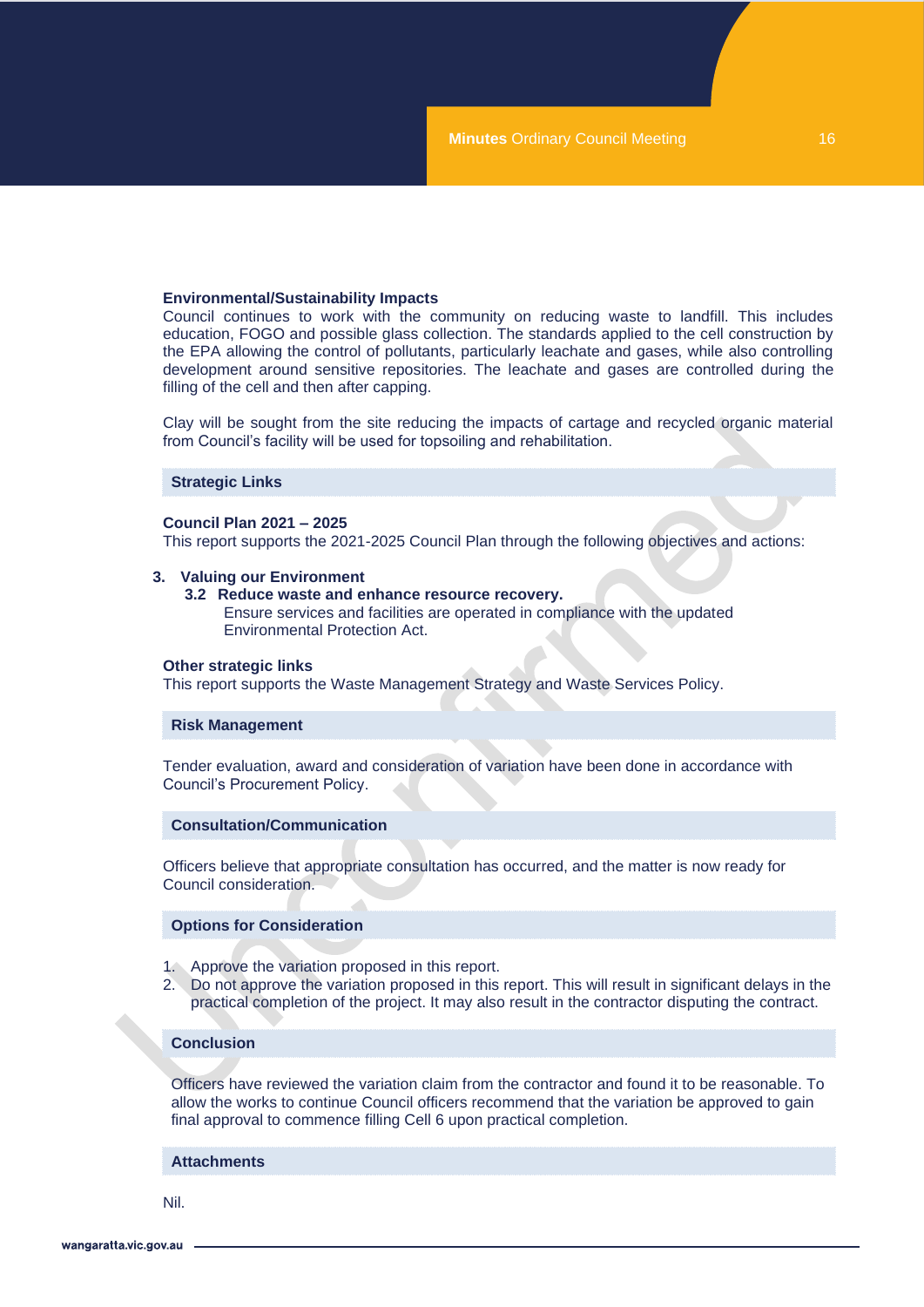#### <span id="page-16-0"></span>**15.3 Kerbside Glass Collection Service**

| <b>Ordinary Council Meeting</b>          |
|------------------------------------------|
| 24 May 2022                              |
| <b>Acting Waste Services Coordinator</b> |
| IC22/966                                 |
|                                          |

No Council officers or contractors who have provided advice in relation to this report have declared a conflict of interest regarding the matter under consideration.

#### **Executive Summary**

This report is presented to Council to seek approval to proceed to community consultation on the Kerbside Glass Collection Service Model before considering the feedback and proposed service model at a future Council meeting.

The proposed Service Model includes:

- Monthly collection of 'purple lidded' kerbside glass bins for all tenements currently receiving a comingled recycling service.
- Accessible glass 'drop off' facilities within transfer stations for all other tenements.

The proposed kerbside glass collection service model reflects a future service model that enacts Council's obligations under the Victorian Government's Circular Economy (Reduction and Recycling) Act 2021.

Noting that the implementation and commencement date of the proposed kerbside glass collection service model is subject to the completion of the 'Resource Recovery Collective - Hume' collaborative procurement activity, community feedback and Circular Economy (Waste Reduction and Recycling) Act 2021.

Recommendation:

That Council:

- 1. Endorse the community consultation process for the proposed kerbside glass collection service model for a 28-day public exhibition period, inviting submissions from the community and stakeholders, and
- 2. Review and consider adopting the proposed kerbside glass collection service model at a future Ordinary Council Meeting taking into consideration submissions made via the community consultation process.

#### **(Moved: Councillor J Herry/Councillor D Fuller)**

That Council

1. Endorse a community consultation process for the proposed kerbside glass collection service model for a 60-day community engagement period, inviting submissions from the community and stakeholders, and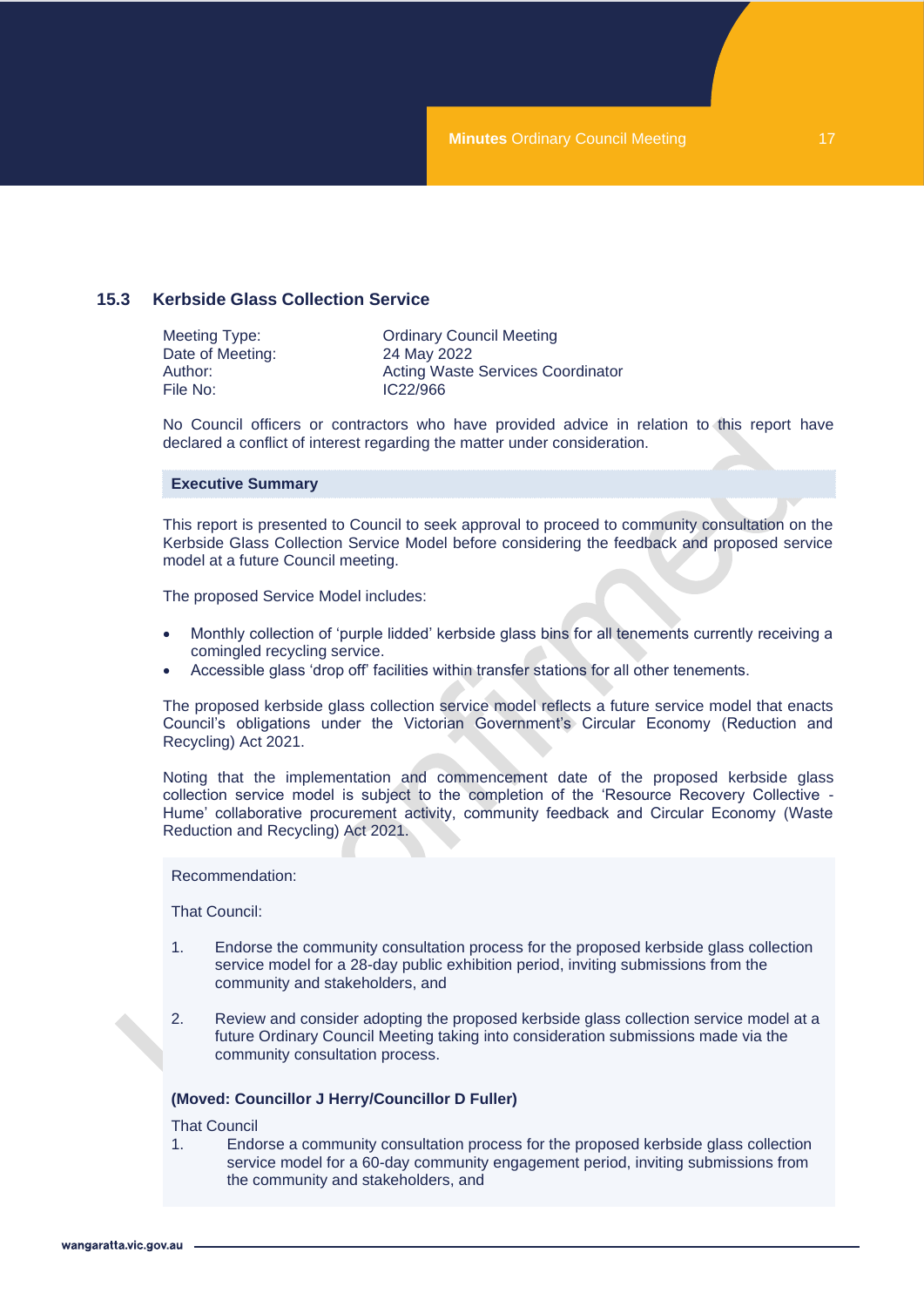2. Review and consider adopting the proposed kerbside glass collection service model at a future Ordinary Council Meeting taking into consideration submissions made via the community consultation process.

**Carried**

#### **Background**

In late February 2020, the Victorian Government released its circular economy policy Recycling Victoria and 10-year action plan for waste and recycling. The policy committed to developing the Victorian Governments Circular Economy Reduction and Recycling Act 2021 (the Act) and establishing a waste authority regulator (Recycle Victoria).

Amongst several proposed changes to existing waste management practices and procedures delivered by Council, the Act requires councils to 'transition' kerbside waste service delivery models to 4 specific waste and recycling streams to all residents by 2030.

The four streams are:

- 1. Combined food and garden organics (FOGO) (already implemented)
- 2. Glass (2027)
- 3. Combined paper, plastic, and metals (Comingled recycling)
- 4. Residual household waste (Garbage)

In August 2020 the Victorian Government provided Council funding to assist in developing a 'kerbside transition plan' providing details of how Council intends to transition to the four-core kerbside collection service model, including timing of service introductions, infrastructure needs, education requirements and consultation periods. Addressing glass collection requirements formed a priority of the activity given Council having already successfully implemented FOGO collection in 2015.

The 'kerbside transition plan' was informed by extensive analysis, modelling and benchmarking of metrics and data obtained from Council's existing kerbside collection service along with several Victorian Councils which have existing kerbside glass collection services.

Council officers assessed each waste service delivery model based on service delivery, accessibility, forecast glass material diversion rates, potential ancillary costs (i.e., illegal dumping/contamination) and how each option addressed expectations based on Victorian Government policy and communications.

Pending endorsement of the recommended service model, community consultation is planned to commence early June 2022 which aims to seek feedback from the community on the proposed Kerbside Glass Collection Service Model, prior to presentation of a final service model to Council at a future Ordinary Council meeting, taking into consideration submissions made via the community consultation process.

#### **Implications**

#### **Policy Considerations**

Victorian Government Circular Economy Policy and 10-year action plan for waste and recycling.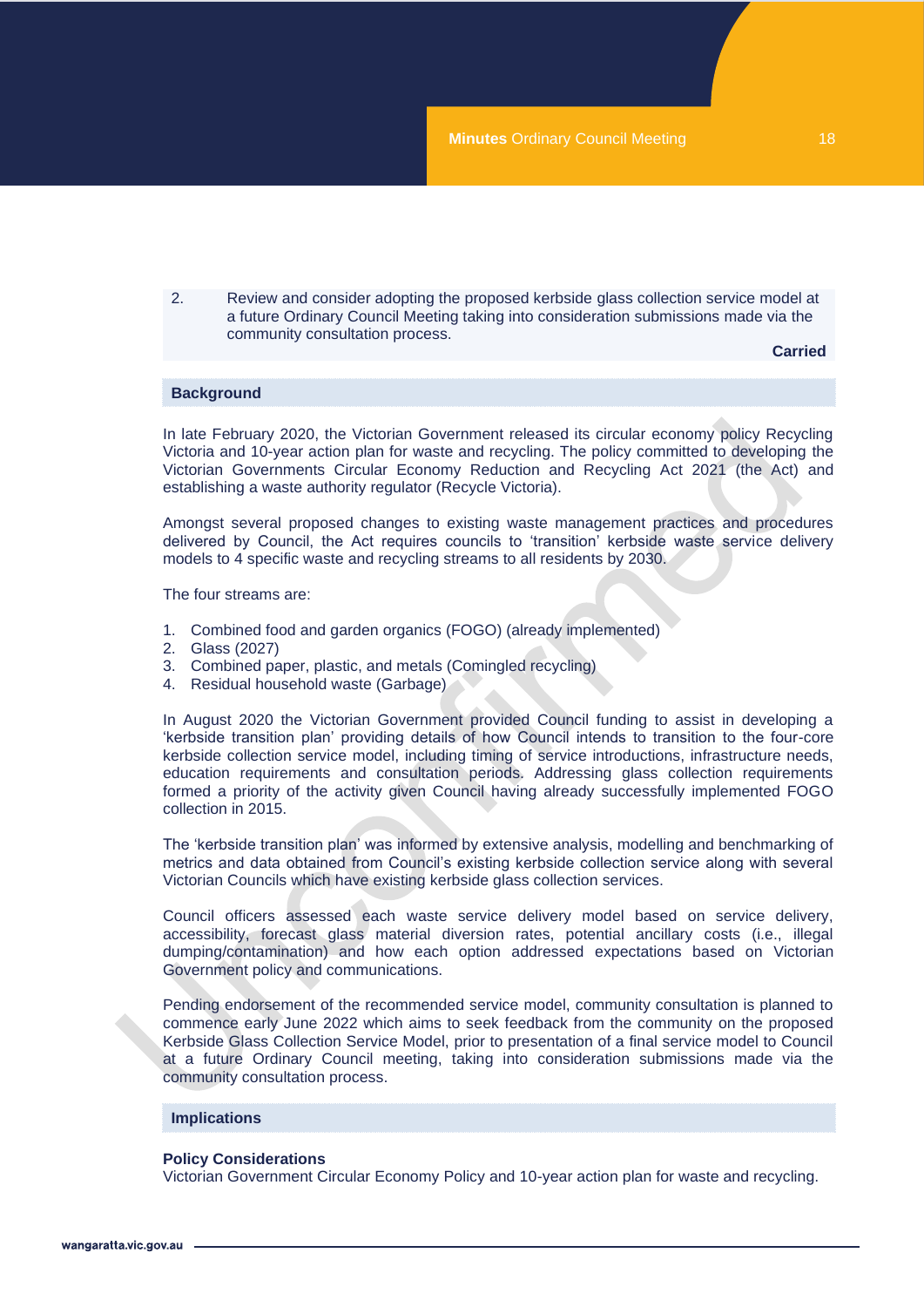#### **Financial/Economic Implications**

Initial estimates of key activities associated with the delivery of the preferred service model are:

- Roll-out (delivery) of 80l kerbside glass bins to urban and township tenements \$380,000
- Commissioning of Transfer Station glass 'drop off' facilities \$343,000
- Delivery of ongoing kerbside collection service and materials processing \$380,000 (\$45 per tenement serviced)

Council has been successful in obtaining the following funding toward the key activities:

- DELWP \$214,000 funding assistance to offset transition costs to 4 stream collection.
- DELWP \$343,000 funding assistance to commission Transfer Station glass 'drop off' facilities.

This leaves a shortfall of \$166K to be funded by Council.

Council is currently participating in a regional collaborative procurement activity with 13 other councils and Alpine Resorts throughout the Hume and Goulburn Valley region for provision of kerbside waste and recycling services. The existing procurement project schedule indicates that the tender evaluation process will be complete in October 2022. This activity will provide service delivery options based on the recommended service model resulting in significant financial benefits to the community in the delivery of the additional service. This will be detailed in a report to Council following the completion of the activity.

#### **Legal/Statutory**

Victorian Governments Circular Economy Reduction and Recycling Act 2021 (the Act). Waste authority regulator (Recycle Victoria).

#### **Social**

The introduction of a glass service will reduce waste to landfill while matainign the viability of the comingled sorting stations. Improving end user outcomes.

#### **Environmental/Sustainability Impacts**

The introduction of a glass service will reduce waste to landfill.

Removing glass from the comingled recycling stream will allow greater opertunitiy for high value recycling to be produced without the glass containation.

Glass will be able to be sorted into high and low value glass for better overall recycling results.

#### **Strategic Links**

#### **Council Plan 2021 – 2025**

This report supports the 2021-2025 Council Plan through the following objectives and actions:

#### **3.2 Reduce waste and enhance resource recovery**

3.2.1 Reduce waste and enhance resource recovery.

- (3.2.1.2) Ensure service delivery is in accordance with the Recycle Victoria Policy
- (3.2.1.5) Introduce a third glass-only bin into the community. Provide educational resources to households to ensure a successful uptake.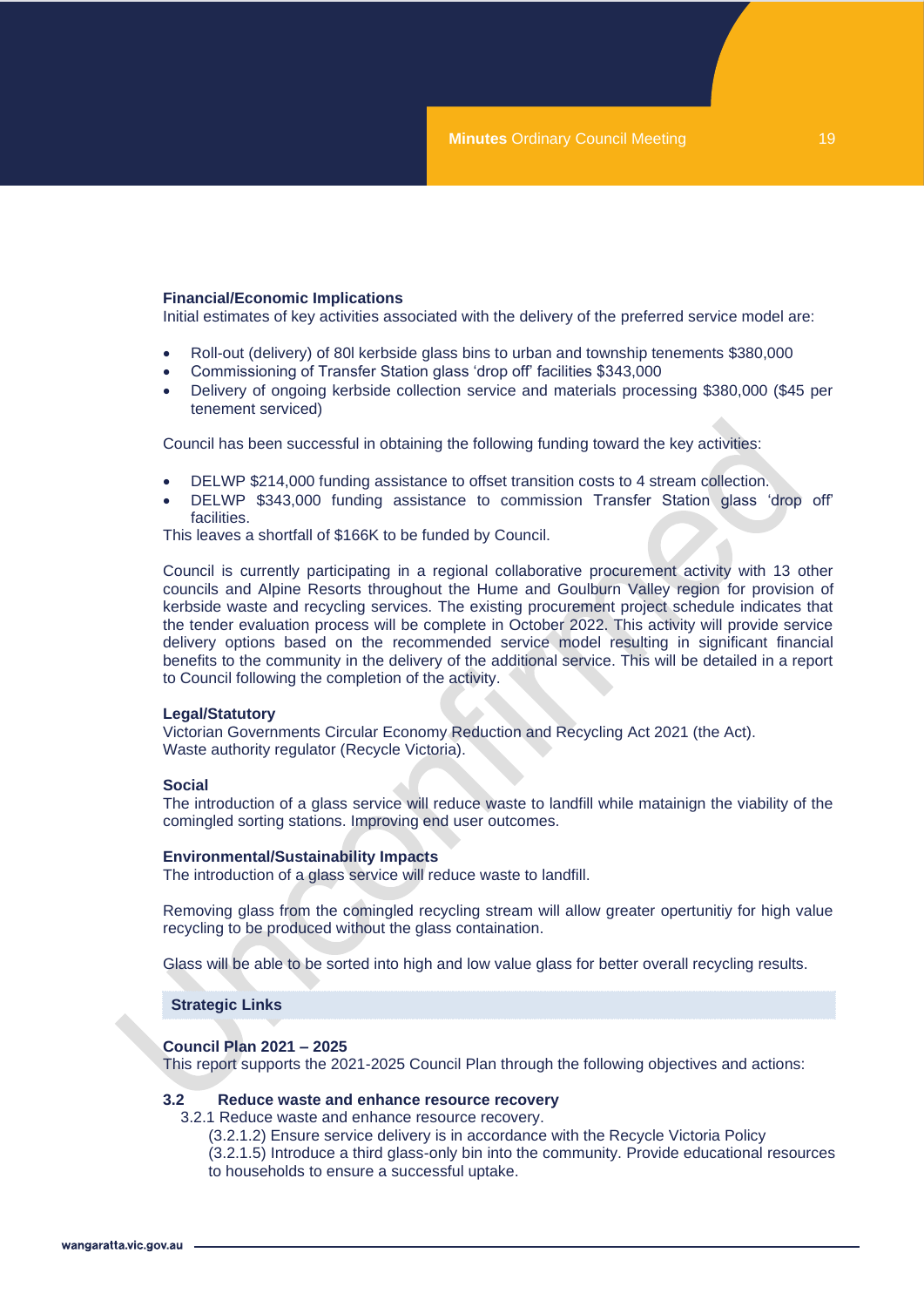#### **Rural City of Wangaratta 2033 Community Vision**

This report supports the 2033 Community Vision through the following objectives:

M2 Strengthen positive behaviours throughout the community to minimise the negative impact of waste

#### **Risk Management**

| <b>Risks</b>                                                                                                                                             | Likelihood    | <b>Consequence</b>                             | <b>Rating</b>  | <b>Mitigation</b><br><b>Action</b>                                        |
|----------------------------------------------------------------------------------------------------------------------------------------------------------|---------------|------------------------------------------------|----------------|---------------------------------------------------------------------------|
| Negative community<br>response: potential costs of<br>service                                                                                            | <b>Medium</b> | Poor uptake and<br>difficult<br>implementation | 6              | Continued<br>participation in<br>collaborative<br>procurement<br>activity |
| Negative community<br>response: requirement of<br>additional bin                                                                                         | <b>Medium</b> | Continued<br>contamination                     | 6              | Implement<br>communications<br>plan                                       |
| Adequacy of collection<br>frequency and location                                                                                                         | Low           | Continued<br>contamination                     | 4              | Implement<br>communications<br>plan                                       |
| Demonstrating compliance<br>with Council's obligations<br>under the Victorian<br>Government's Circular<br>Economy (Reduction and<br>Recycling) Act 2021. | Low           | Unowned under<br>the Act                       | $\overline{4}$ | Continued<br>participation in<br>collaborative<br>procurement<br>activity |

#### **Consultation/Communication**

Officers believe that appropriate consultation has occurred and the matter is now ready for Council consideration.

#### **Options for Consideration**

- 1. Endorse the community consultation process for the proposed kerbside glass collection service model for a 28-day public exhibition period.
- 2. Do not endorse the community consultation process for the proposed kerbside glass collection service model.

#### **Conclusion**

It is recommended Council endorse proceeding to Community Consultation on the Kerbside Glass Collection Service Model for a 28-day public exhibition period, inviting submissions from the community and stakeholders until close of business on Thursday 30 June 2022.

#### **Attachments**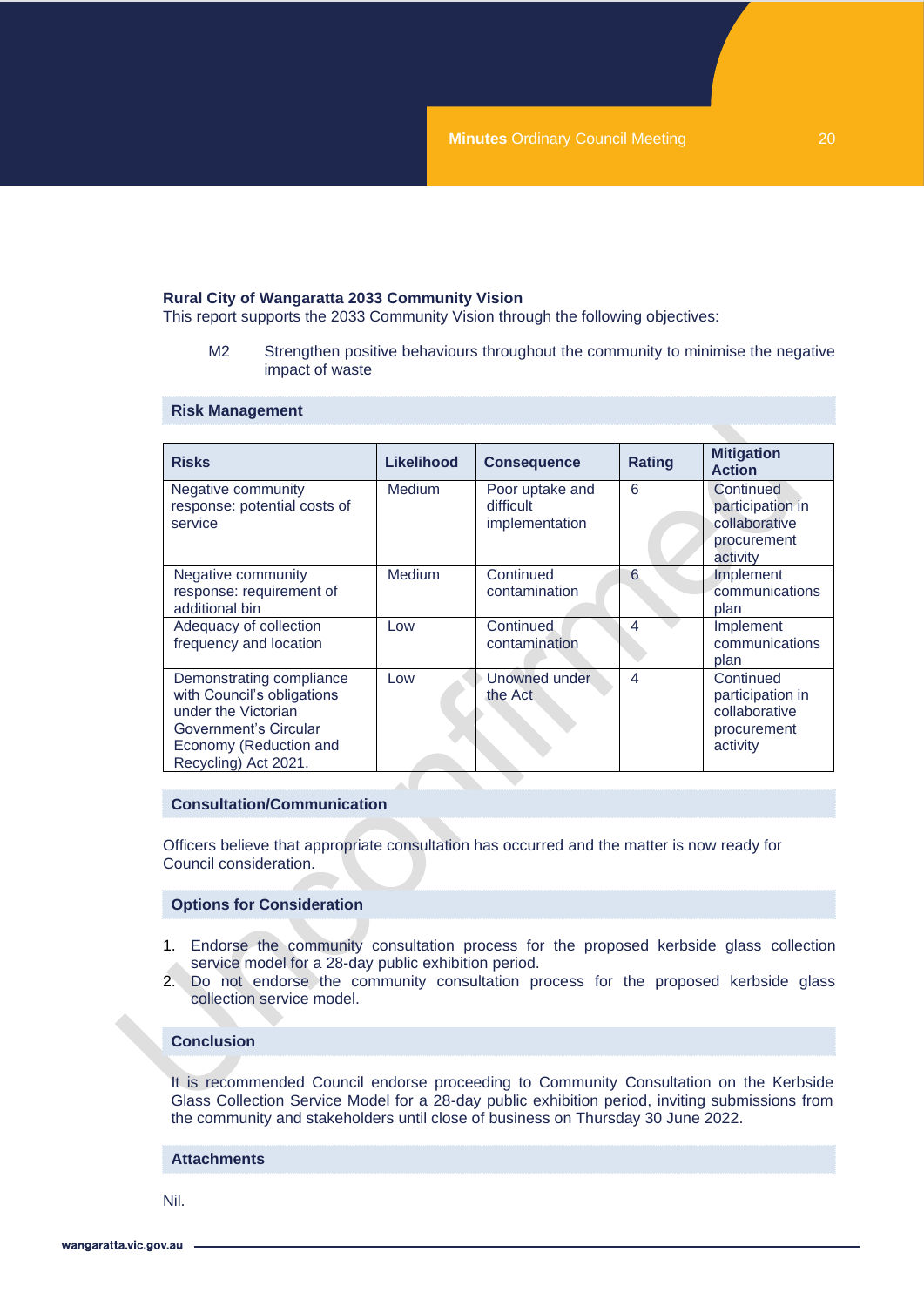#### **Question: Anne Dunstan**

"Is the model actually missing from the attachments because there's not a lot of detail in relation to that. Does it talk about how you're going to educate people, how you're going to introduce this? Is it going to be similar to the organics where rural people don't have access to it but townships will? Are you going to address owners corporation agreements within this like any other waste management policies? You talk about a \$54 charge is that the monthly charge that will be added to people's rates notices for the additional service? It feels like there's details missing and it's going out to public policy in June ."

*Director Goonan responded "Thank you for your question. We actually have spent quite a bit of time over the last couple of days to try and figure out what exactly the recommendation should be. What we are doing right at the moment is a very open piece of community consultation. We're actually going out to the community and asking them the best way to do this, what would you like to see out of it. So yes it is light on detail because we're not starting at point of knowing what the model is. There is a number of ways that we can roll this service out. All the Act says is that we must have a glass collection service by ex-date. So there's several different models and a number of Council's are using different models. Part of the community consultation is not to go out there and say this is the model we're using and this is how much it's going to cost. What do you think is the best way for us to deliver this service to you as a ratepayer. We have put in a price levy we thought it was important to have some sort of range that's our price at the moment that will change depending on what happens particularly with the procurement collaboration policy that we're going through at the moment that's a yearly charge that would go on to your waste charges as waste charges do. So this will still collect through that same mechanism.*

#### **Question: Currently the Waste Management Policy allows negotiating of owners corporation of bins onsite. Will we be able to the same if the glass bin gets introduced to complexes?**

*Director Goonan responded " That will part form part of the feedback. So if that is something people strongly really want to see within the service model that we propose then that's the feedback we need to get at this stage. We really at a very really basic level as I said we wanted to put something forward that at least gave people an understanding of where our heads were at,*  where we thought it might be best service bid, but absolutely open to all feedback from the *community to inform how we move forward with this. The consultation will take a number of different forms. There will be an online survey, there will be feedback e-mails there will be direct community consultation and there will also be community meetings. So we will put out details as we move through.*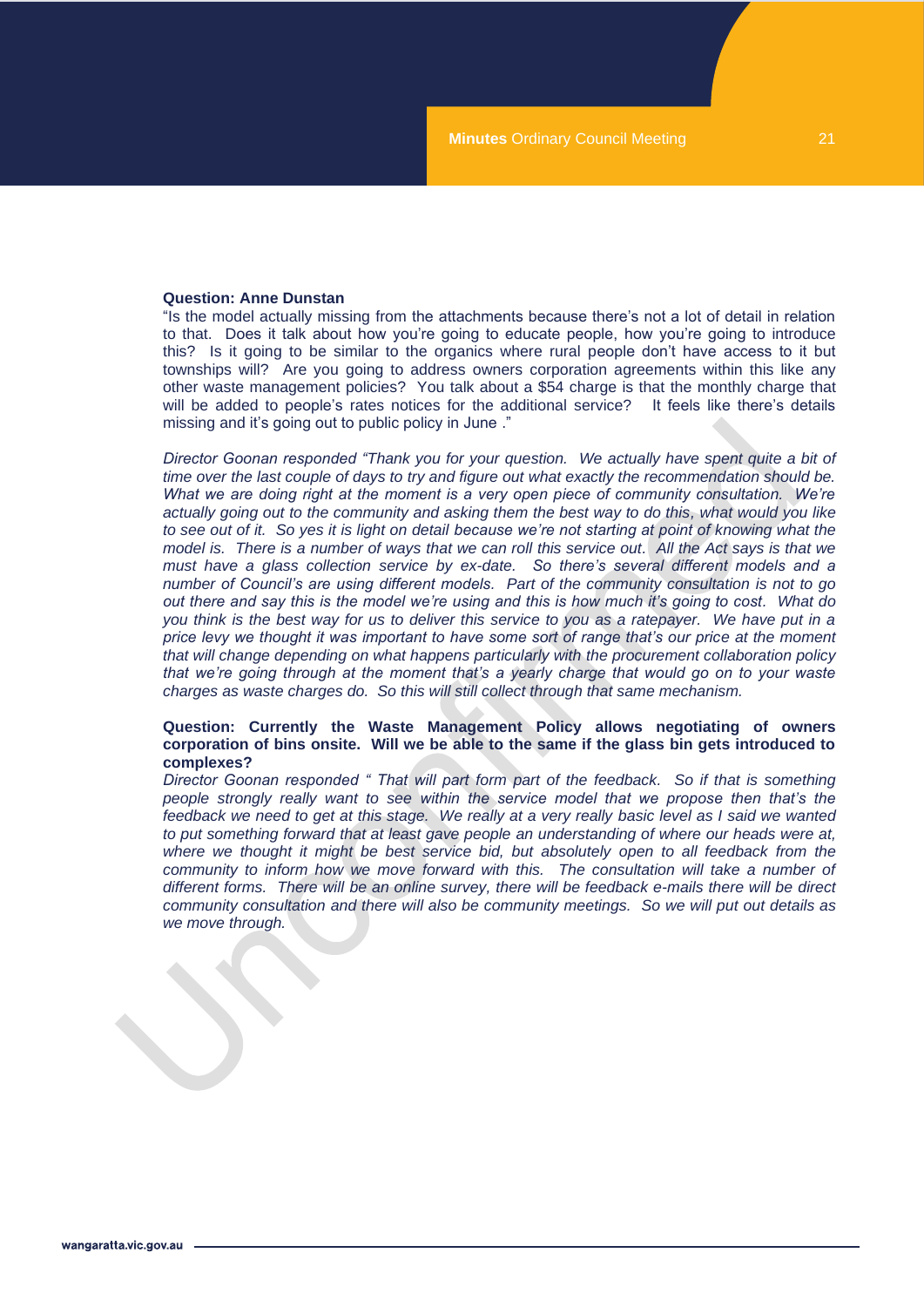# <span id="page-21-1"></span><span id="page-21-0"></span>**16. Development Services**

#### **16.1 Tourism Events Grant Program**

| Meeting Type:    | <b>Ordinary Council Meeting</b>        |
|------------------|----------------------------------------|
| Date of Meeting: | 24 May 2022                            |
| Author: .        | Economic Development & Tourism Officer |
| File No:         | IC22/888                               |

No Council officers or contractors who have provided advice in relation to this report have declared a conflict of interest regarding the matter under consideration.

#### **Executive Summary**

Applications for funding under Council's Tourism Events Funding Program for events taking place between July and December 2022, recently closed. The allocated budget for this part of the program is \$20,000. Council received eight applications with a total funding request of \$21,480 for this period.

An assessment process has been undertaken with a recommendation that all eight events are funded with a total allocation of \$20,000.

#### **(Moved: Councillor D Fuller/Councillor A Fitzpatrick)**

That Council awards the total of \$20,000 to fund the following eight events as part of Round 1 (July - December 2022) of the Tourism Events Funding Program for the 2022/2023 financial year:

| <b>Event Name</b>                                 | <b>Organisation</b>                                        | Date of Event                  | <b>Grant Amount</b><br><b>Recommended</b> |
|---------------------------------------------------|------------------------------------------------------------|--------------------------------|-------------------------------------------|
| <b>Transmoto 8-Hour</b><br>Enduro Wangaratta 2022 | <b>Transmoto Pty Ltd</b>                                   | $24 - 25$<br>September<br>2022 | \$4,100                                   |
| Eldorado Gold Flag Trail<br>Day 2022              | El Dorado Tourism<br><b>Business Group</b><br>Incorporated | 3 December<br>2022             | \$1,980                                   |
| <b>King Valley Challenge</b>                      | <b>Vigor Coaching</b>                                      | 5 November<br>2022             | \$2,000                                   |
| Victorian Junior Road<br>Championships            | <b>Carnegie Caulfield</b><br><b>Cycling Club</b>           | 13-14 August<br>2022           | \$2,000                                   |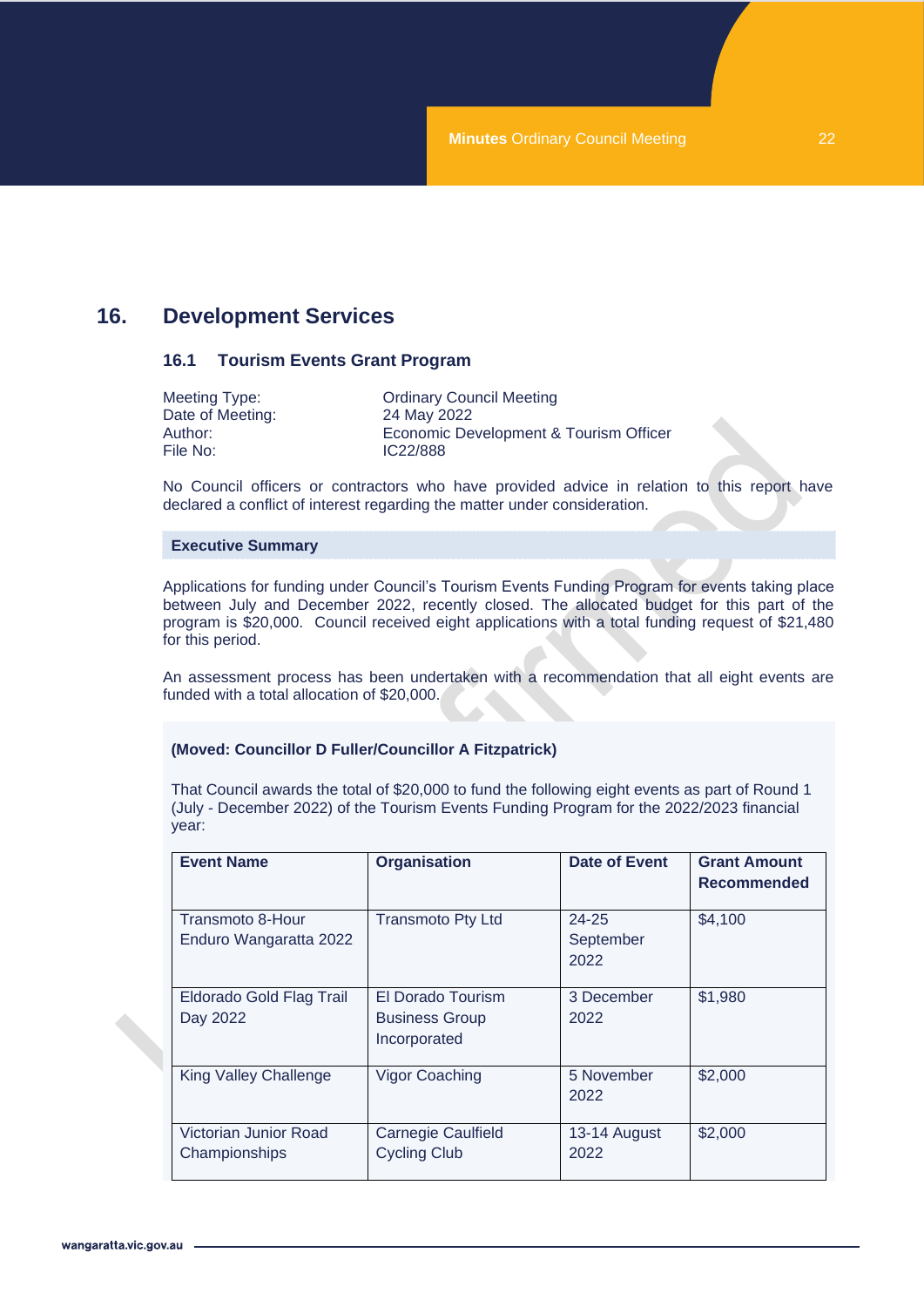| Victorian Salami Festival                   | Dal Zotto Wines                            | 1 December<br>2022         | \$2,000 |
|---------------------------------------------|--------------------------------------------|----------------------------|---------|
| Victorian Swimming Club<br>Open Meet        | Wangaratta Amateur<br><b>Swimming Club</b> | $26 - 27$<br>November 2022 | \$1,500 |
| La Dolce Vita                               | Wines of the King Valley                   | 19-20<br>November 2022     | \$5,000 |
| <b>Country Music Festival</b><br>Wangaratta | Da Vinci Social Club Inc                   | $11 - 13$<br>November 2022 | \$1,420 |

**Carried**

#### **Background**

Each year Council's Tourism Events Funding Program provides financial assistance to event organisers for the promotion and development of their festivals and events.

The objectives of the Tourism Events Funding Program is to  $-\sqrt{ }$ 

- maximise economic and community benefits;
- provide significant branding and marketing opportunities for the municipality and region;
- substantially build the profile of the event to attract visitors from outside of the Rural City of Wangaratta; and
- promote the tourism product strengths of the Rural City of Wangaratta.

Grants are available up to \$5,000 for major and marquee events (events that attract over 500 visitors) and up to \$2,000 for minor events (events that attract less than 500 visitors).

This round of the program, which is providing funding for eligible events taking place from 1 July to 31 December 2022, received eight applications. The total amount requested for this round was \$21,480 with an estimated economic value add to the local economy of \$1.56 million.

The program is split into two rounds per year to provide the best opportunity for Rural City of Wangaratta to capture and support a range of events. Applications must ensure they adhere to any requirements for permits and all COVID19 regulations to conduct their event.

Applications were assessed against the program criteria including their ability to attract visitation to the region, their potential to develop into a key tourism or visitor attraction event in the foreseeable future, a marketing plan well researched and targeting beyond the immediate municipality and other relevant criteria. Following this assessment, eight events are recommended to receive funding.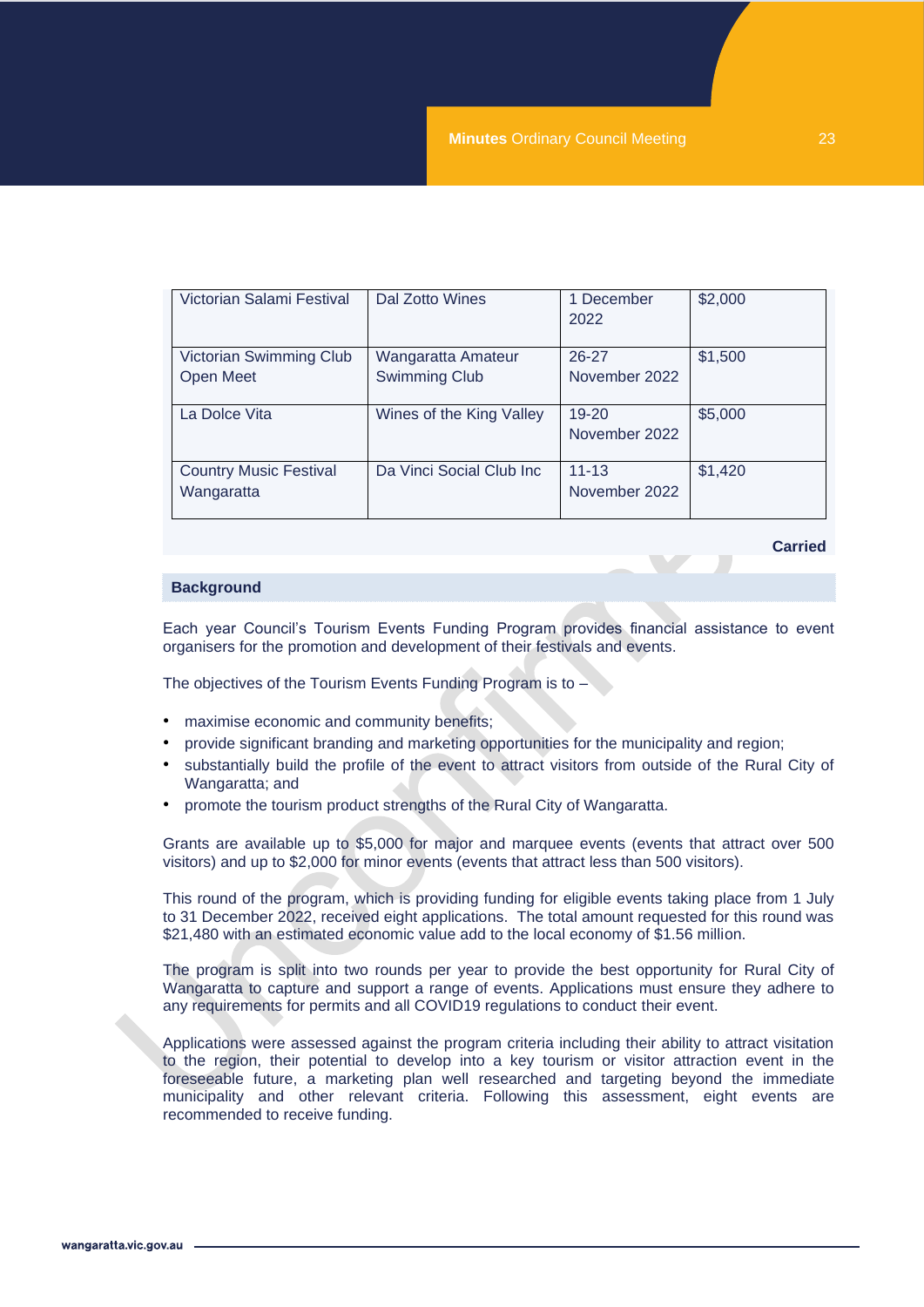#### **Implications**

#### **Policy Considerations**

The program applications have been assessed by a panel of three Council officers from multiple departments with funding allocation recommendations made in line with the Council Plan objective for tourism, the key directions of the Economic Development and Tourism Strategy and the grant program assessment criteria.

#### **Financial/Economic Implications**

Council has an allocation of \$20,000 to fund this portion of the program for 1 July to 31 December 2022. The recommendation on the current round under review is to allocate a total of \$20,000 to the successful applicants.

#### **Legal/Statutory**

There are no legal/statutory implications identified for the subject of this report.

#### **Social**

Events have the capacity to increase the level of local interest and participation within the community and strengthen regional values. Increased local pride and community spirit, as well as an increased awareness of non-local perceptions.

#### **Environmental/Sustainability Impacts**

Environmental and sustainability impacts were included as an assessment criterion for the grants. The aim is to increase events participation and awareness of waste, water reduction and reducing the impact on the environment.

#### **Strategic Links**

#### **Council Plan 2021 – 2025**

This report supports the 2021-2025 Council Plan through the following objectives and actions:

**Expanding our Economy** (Council Plan 2021 – 2025 Section 4)

- Promote the diverse tourism offering within the region
- Drive visitation by generating awareness and consideration of RCOW as an attractive regional tourist destination
- We encourage and support responsible growth of our existing businesses and industries.
- Support the development of small and medium enterprises.
- Enhance the activity in our rural townships.

#### **Rural City of Wangaratta 2033 Community Vision**

This report supports the 2033 Community Vision through the following objectives:

Tourism continues to thrive, with visitors attracted to the region's natural beauty, food and wine, cycling tracks, art facilities, cultural heritage and festivals.

#### **Other strategic links**

This report supports the Economic Development and Tourism Strategy 2018-2023.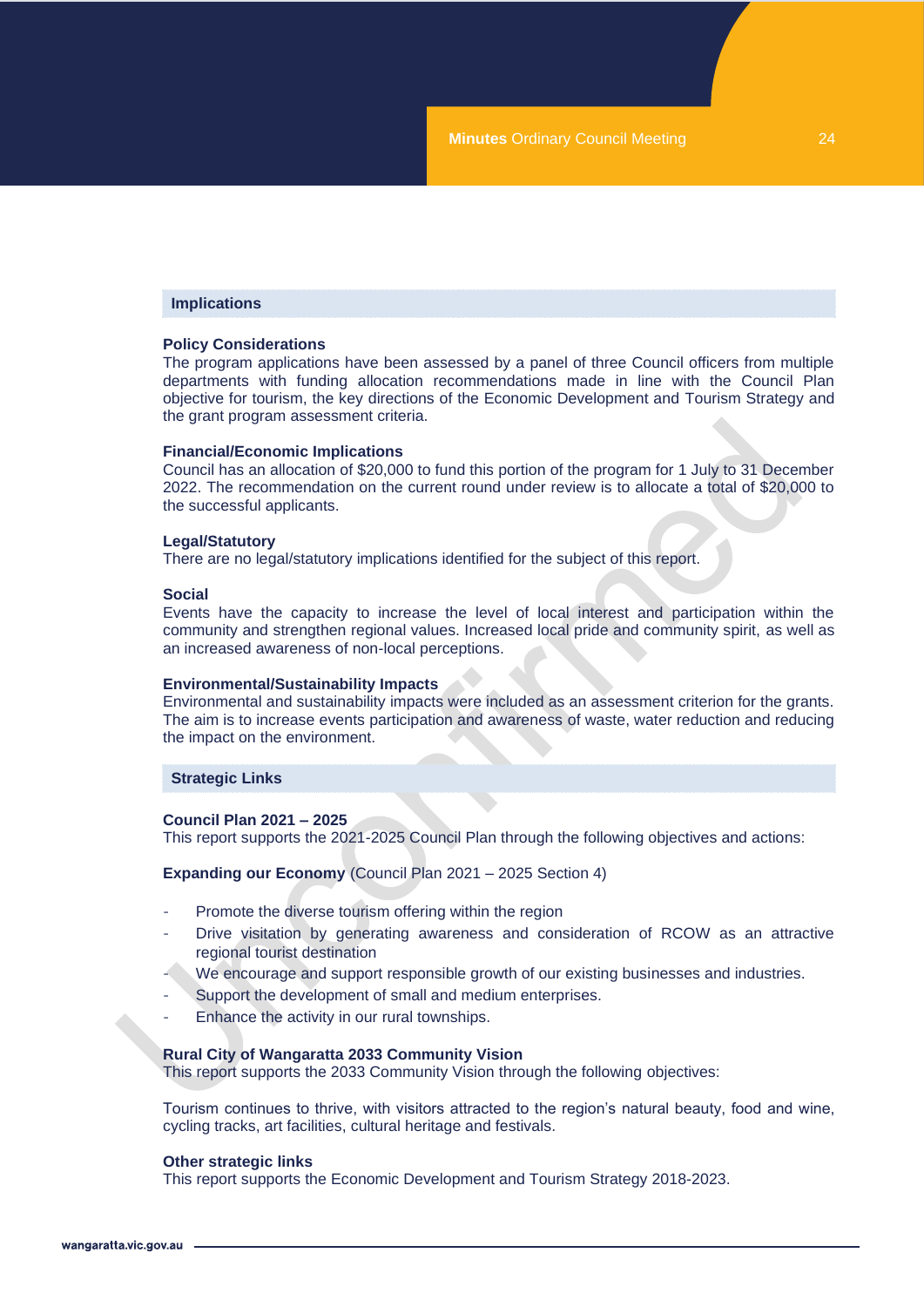#### **Risk Management**

| <b>Risks</b>                                                        | Likelihood   | Consequence | Rating        | <b>Mitigation Action</b>                                                                   |
|---------------------------------------------------------------------|--------------|-------------|---------------|--------------------------------------------------------------------------------------------|
| Event<br>organisers<br>ability to<br>contribute cash<br>and in-kind | (3) possible | $(2)$ minor | <b>Medium</b> | Ask for financial<br>commitment and<br>financials in<br>application                        |
| Event<br>organisers<br>capacity to<br>deliver the<br>promised event | (3) possible | (2) minor   | <b>Medium</b> | Constant<br>communication<br>with event<br>organisers to<br>ensure event<br><b>SUCCESS</b> |

#### **Consultation/Communication**

| Level of public participation | Promises to the<br>public/stakeholders | Tools/Techniques                                                                                 |
|-------------------------------|----------------------------------------|--------------------------------------------------------------------------------------------------|
| Inform                        | Provide an event funding<br>program    | The Chronicle<br><b>Industry eNewsletter</b><br><b>Digital Media Channels</b><br>Council website |
| Empower                       | Provide support to event<br>organisers | Advice on completing and<br>submitting applications                                              |

Officers believe that appropriate consultation has occurred and the matter is now ready for Council consideration.

#### **Options for Consideration**

#### **Option 1: (Recommended)**

Council approves the allocation of a total of \$20,000 to fund the recommended eight events as part of Round 1 of the 2022/2023 Tourism Events Funding Program.

#### **Option 2: (Not Recommended)**

Council rejects or amends the allocation of a total of \$20,000 to fund the recommended eight events as part of Round 1 of the 2022/2023 Tourism Events Funding Program and does not proceed with the program as per council officers' recommendations.

#### **Conclusion**

Following a detailed assessment, eight applications were recommended for funding. They are listed in this report, and it is requested that Council approves the allocation of a total of \$20,000 to fund these events.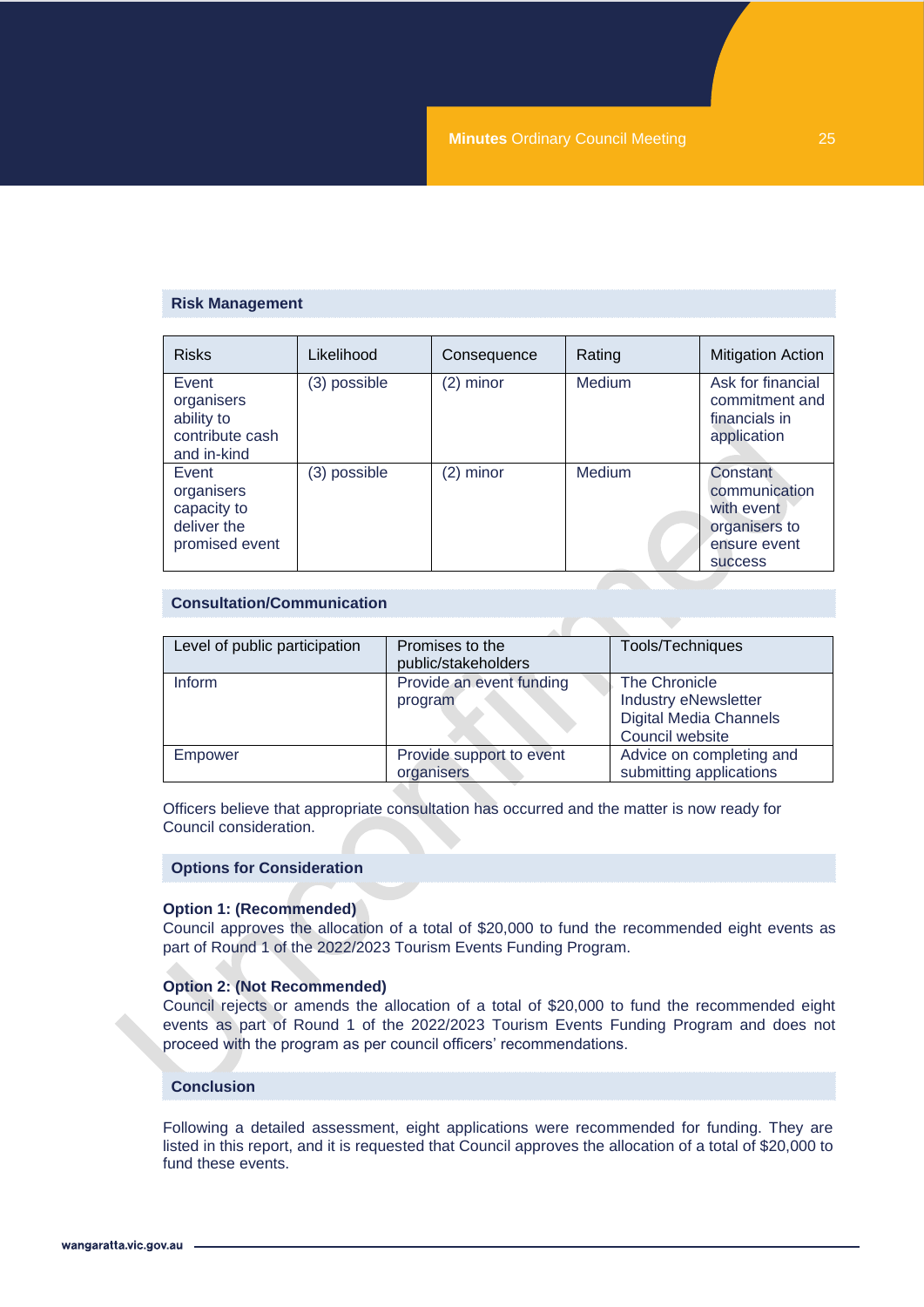## **Attachments**

1 Tourism Events Grant Program (July-Dec 2022) - Applications Summary & Panel Scores - **Confidential** 

# <span id="page-25-0"></span>**17. Special Committee Reports**

Nil.

# <span id="page-25-1"></span>**18. Advisory Committee Reports**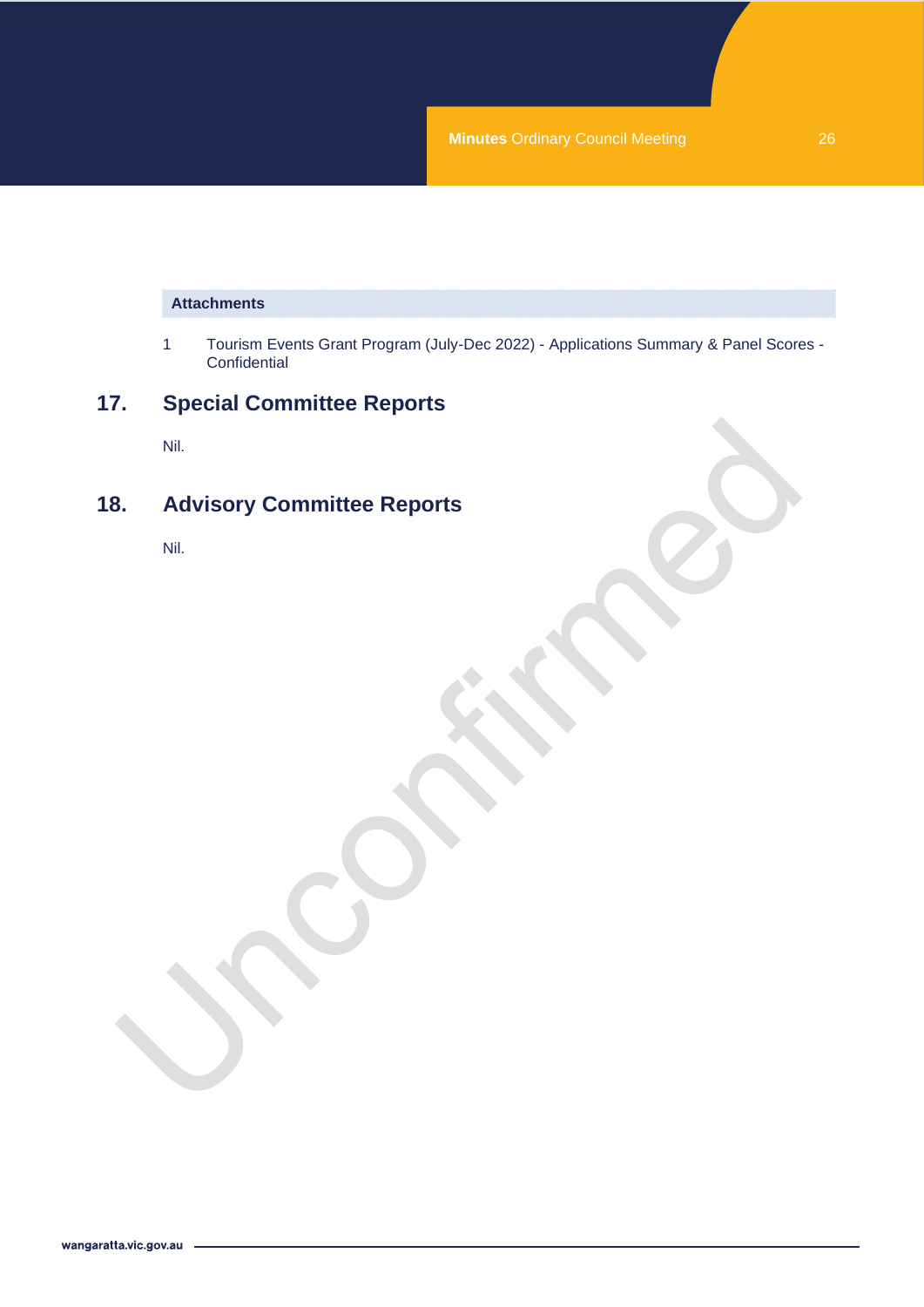# <span id="page-26-1"></span><span id="page-26-0"></span>**19. Minutes of Advisory Committee Meetings**

#### **19.1 Minutes of Advisory Committee Reports**

| Meeting Type:    | <b>Ordinary Council Meeting</b>               |
|------------------|-----------------------------------------------|
| Date of Meeting: | 24 May 2022                                   |
| Author: .        | <b>Executive Assistant Corporate Services</b> |
| File No:         | IC22/382                                      |

No Council officers or contractors who have provided advice in relation to this report have declared a conflict of interest regarding the matter under consideration.

#### **Executive Summary**

Minutes of Advisory Committee Meetings and committee reports are reported to Council for information (please refer attachments.)

| <b>Date</b>      | <b>Meeting Details</b>                                | Refer        |
|------------------|-------------------------------------------------------|--------------|
| 15 February 2022 | Audit and Risk Advisory Committee Minutes             | Attachment 1 |
| 16 February 2022 | Sport and Recreation Advisory Committee               | Attachment 2 |
| 02 May 2022      | Arts, Culture, Events and Heritage Advisory Committee | Attachment 3 |

#### **(Moved: Councillor H Benton/Councillor J Herry)**

That Council notes the minutes of these Advisory Committees.

**Carried**

#### **Attachments**

- 1 Audit and Risk Advisory Committee Minutes 15 February 2022
- 2 Sport and Recreation Advisory [Co](CO_24052022_MIN_2687_files/CO_24052022_MIN_2687_Attachment_23092_3.PDF)mmittee Minutes 16 February 2022
- 3 ACEHAC Minutes May 2022

# <span id="page-26-2"></span>**20. Notices of Motion**

Nil.

# <span id="page-26-3"></span>**21. Urgent Business**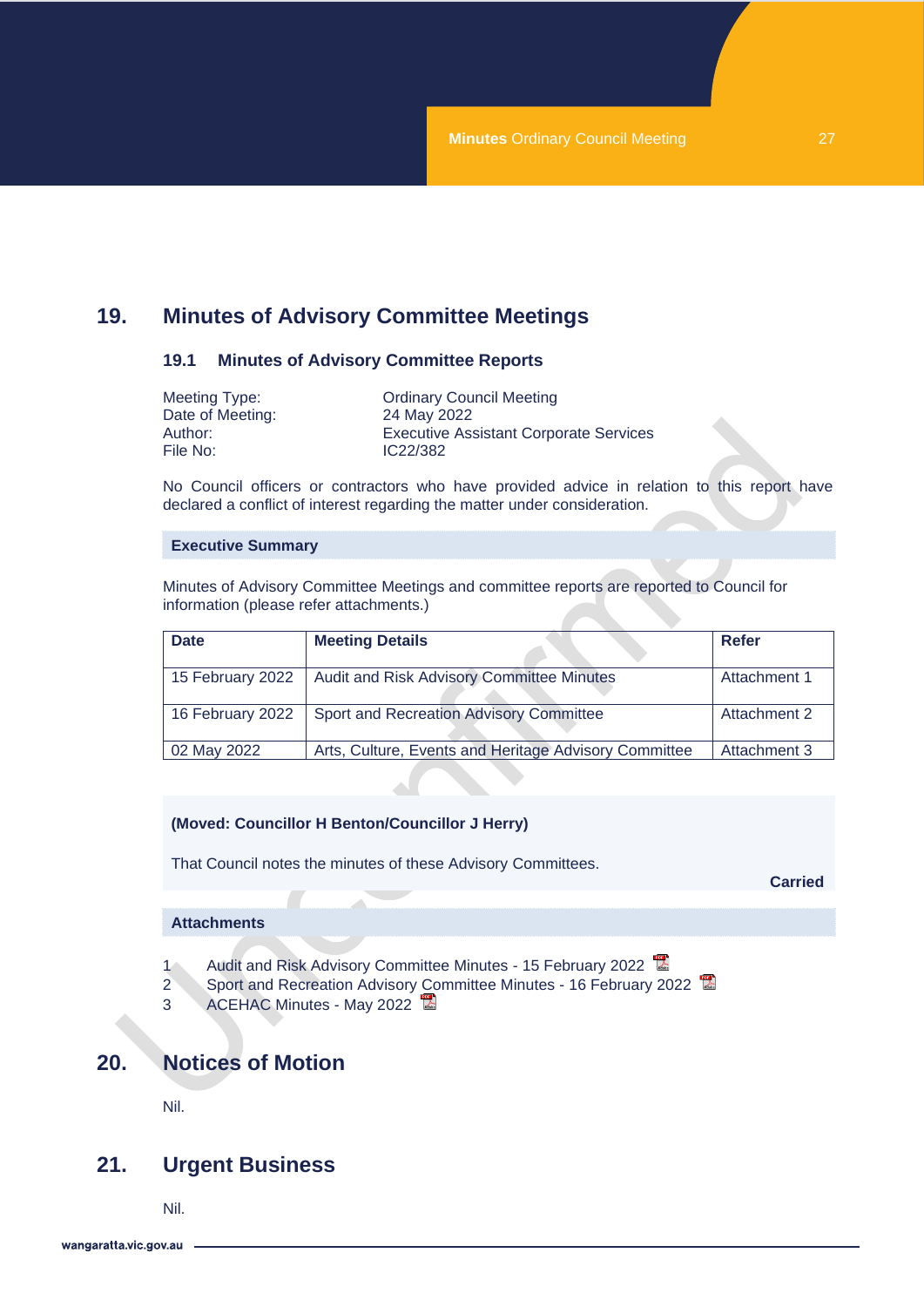# <span id="page-27-0"></span>**22. Public Question Time**

| 22.1 | <b>Question Joanne Griffiths</b>                                                                                                                                                                                                                                                                                                                                                                                                                                                                                                      |
|------|---------------------------------------------------------------------------------------------------------------------------------------------------------------------------------------------------------------------------------------------------------------------------------------------------------------------------------------------------------------------------------------------------------------------------------------------------------------------------------------------------------------------------------------|
|      | "At the 26 April 2022 Council Meeting, I raised serious concerns held in regard to<br>Council's management in commissioning the proposed Glenrowan Interpretive Cultural<br>Centre, including Council's application to Heritage Victoria for approval. Mayor Dean<br>Rees stated that my questions he read out had already been answered.                                                                                                                                                                                             |
|      | This was and is not the case. Furthermore, Mayor Rees' video-recorded statement that<br>the questions "have already been answered" is not recorded in the Council minutes.<br>This is misleading and unacceptable.                                                                                                                                                                                                                                                                                                                    |
|      | In fact, Council's replies have failed to properly address or explain the following matters,<br>or why Council is insisting on proceeding with the development given it has been made<br>aware that its application was apparently heavily misleading for (at least) the following<br>reasons:                                                                                                                                                                                                                                        |
|      | The development contravenes Council's own policies including the adopted policies for<br>management of the precinct in the Conservation and Landscape Management Plan of<br>2018 ("CLMP") and its own heritage policies (policies that are still purportedly in effect<br>and binding on Council Officers).                                                                                                                                                                                                                           |
|      | The CLMP was not supplied to Heritage Victoria in the application (as was required by<br>the Heritage Regulations) by Council officers acting on Council's behalf.                                                                                                                                                                                                                                                                                                                                                                    |
|      | The Heritage Impact Statement ("HIS") contained a diagram from the CLMP's<br>Landscape Technical Guidelines that had been altered to insert an apparent cylindrical<br>building location that was not drawn in the original, effectively misrepresenting that the<br>CLMP had approved of a round building at a location within the park (that would obstruct<br>authentic character heritage ground-level views), when in fact the CLMP specifically<br>rejected any form of building in the park that would cause such obstruction. |
|      | The HIS misrepresented the recommendations of the CLMP to suggest the CLMP had<br>proposed a building location in the park when in fact this was mentioned only as a<br>theoretical possibility under strict conditions of a design that was of sensitive scale, form<br>and placement and be "non-dominating" and "recessive" allowing the natural landscape<br>to dominate, (and not obscuring of the ground- level through views), conditions both<br>unmet and heavily contradicted by the proposed tower.                        |
|      | The artistic photo-montages in the HIS showed the tower development at less than real<br>scale in relation to the surroundings, falsely showing Mt Glenrowan viewed from the<br>footpath at about double the elevation angle of the GICC tower, when it is at about half<br>that, and the view will be heavily obscured from the street.                                                                                                                                                                                              |
|      | The Heritage Impact Statement to the application stated that Lions Park (Southern<br>Railway Reserve) brought no income to Glenrowan when in fact there was an obvious<br>income generator from the Farmer's Market, and from tourists stopping over in the town                                                                                                                                                                                                                                                                      |